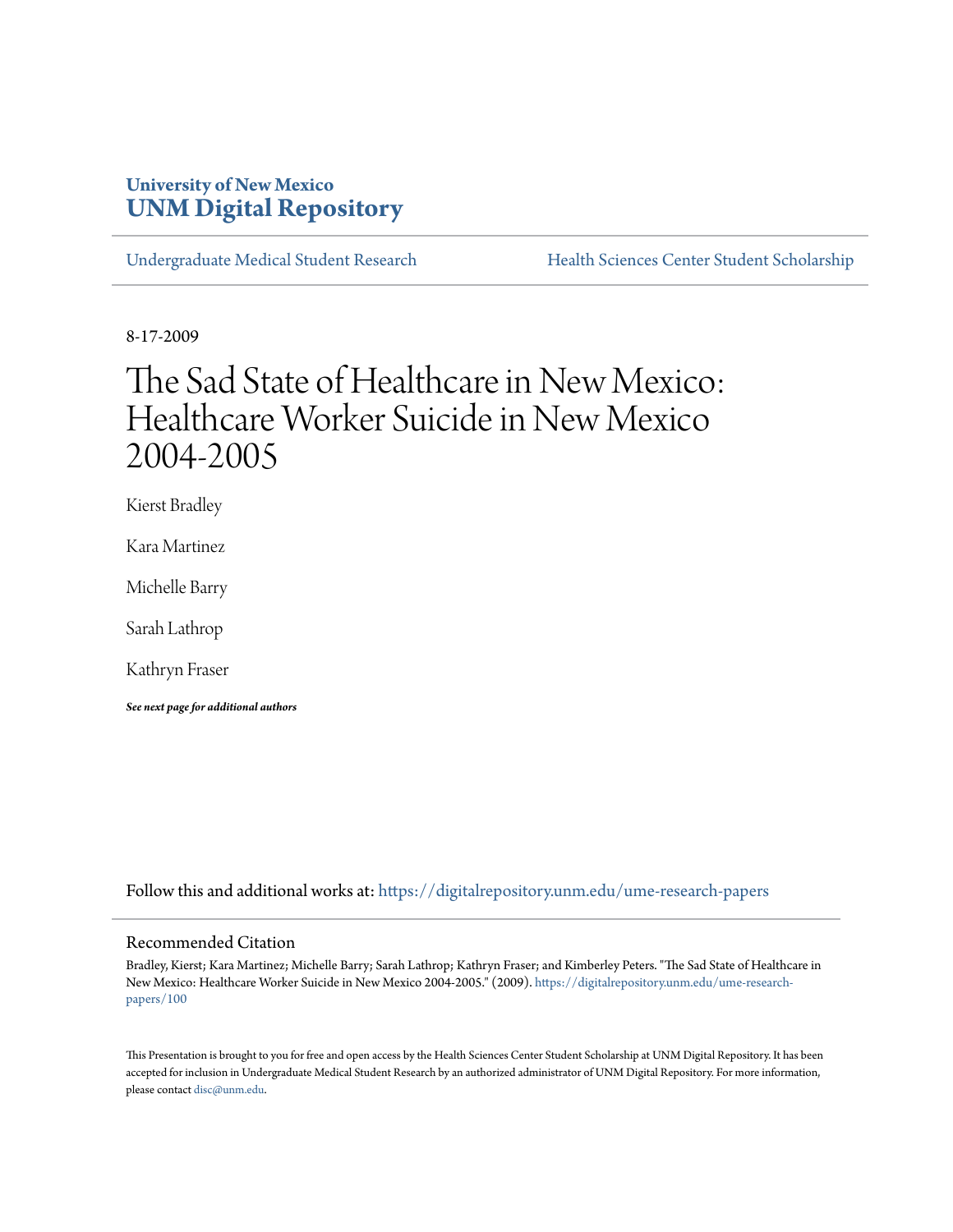#### **Authors**

Kierst Bradley, Kara Martinez, Michelle Barry, Sarah Lathrop, Kathryn Fraser, and Kimberley Peters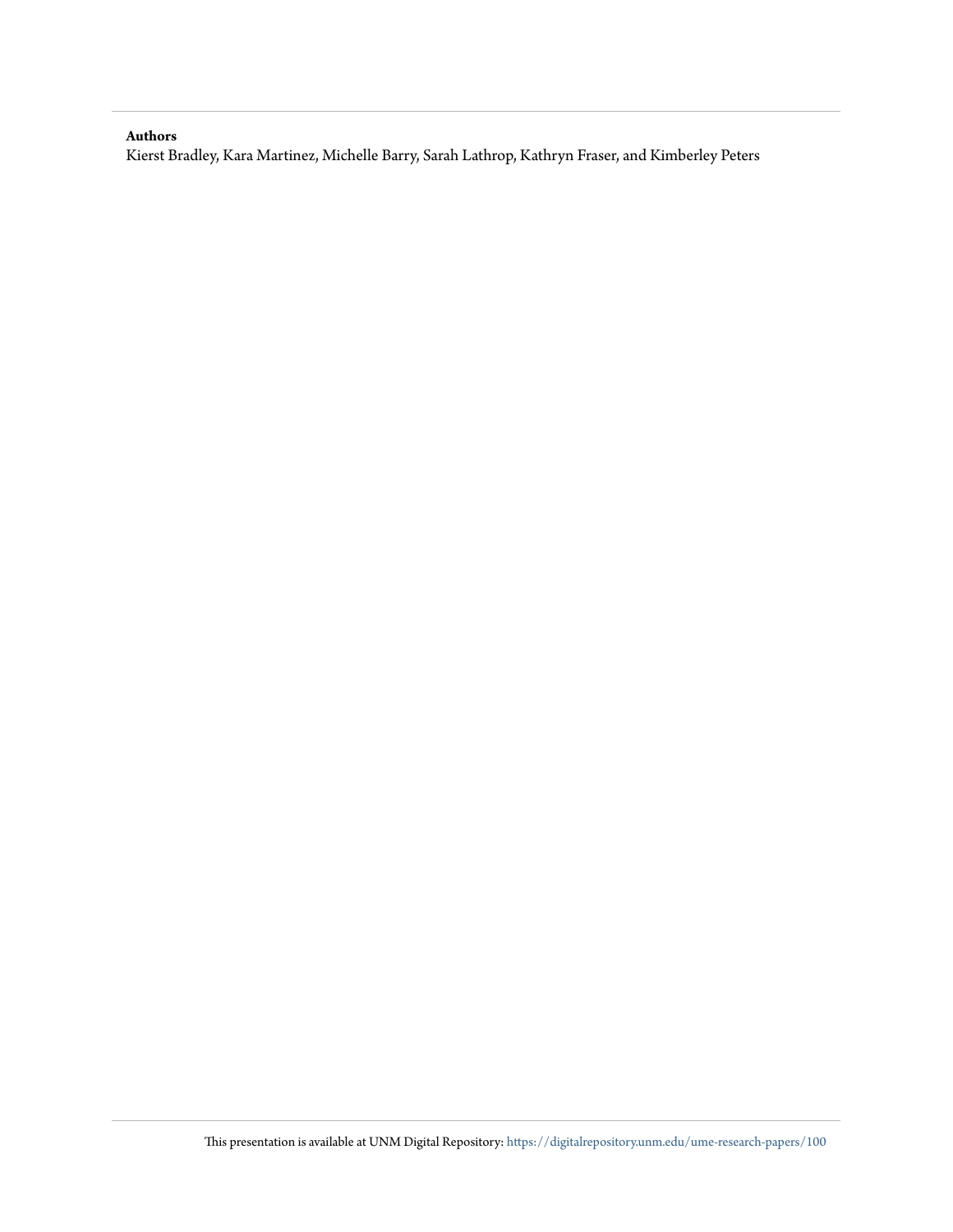# The Sad State of Healthcare in New Mexico: Healthcare Worker Suicide in New Mexico 2004- 2005

**By** 

Kierst Bradley, Kara Martinez, Michelle Barry, MD, Sarah Lathrop, DVM, PhD, Kathryn Fraser, MD, Kimberley Peters, PhD

Author affiliations: Kierst Bradley and Kara Martinez, University of New Mexico School of Medicine Michelle Barry, MD and Sarah Lathrop, DVM, PhD, New Mexico Office of the Medical Investigator Kathryn Fraser, MD, University of New Mexico School of Medicine Department of Psychiatry Kimberley Peters, PhD, New Mexico Bureau of Vital Records and Health **Statistics**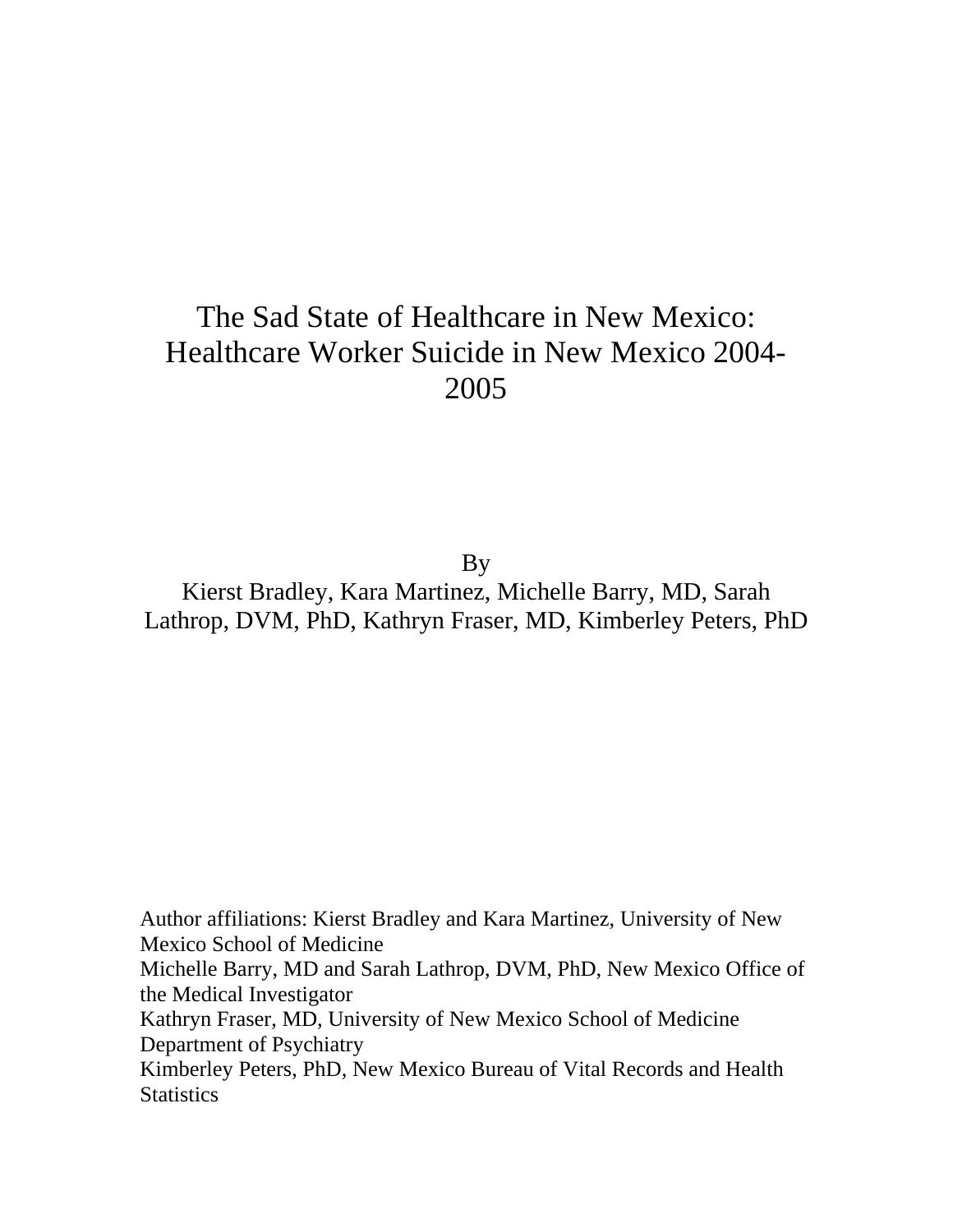## **Abstract**

THE SAD STATE OF HEALTH CARE IN NEW MEXICO: HEATHCARE WORKER SUICIDE IN NEW MEXICO 2004-2005. KL Bradley\*, KD Martinez\*, MB Barry\*\*, S Lathrop\*\*, K Fraser\*\*\*, and K Peters\*\*\*\*

\* University of New Mexico School of Medicine, Albuquerque, NM, \*\* New Mexico Office of the Medical Investigator, Albuquerque, NM, \*\*\* University of New Mexico School of Medicine, Department of Psychiatry, Albuquerque, NM, \*\*\*\* New Mexico Bureau of Vital Records and Health Statistics, Santa Fe, NM

**PURPOSE.** To determine if there is a statistically significant relationship between suicide and the healthcare occupations in New Mexico for the years 2004-2005. **METHODS.** We collected suicide and occupational data from the New Mexico Office of the Medical Investigator and the N.M. Bureau of Vital Records and Health Statistics for the years 2004-2005. Other data collected included race, age, veteran status, county of occurrence and residence, location, method, presence of suicide note, toxicology, and psychiatric, medical and other risk factors. Statistical analysis was performed on the data collected. **RESULTS.** Our database included 658 suicides, including 34 healthcare worker suicides during this two-year period. The suicide rate for healthcare workers (HCWs) in 2004 was higher than the suicide rate of the New Mexico adult population. The suicide rate for HCWs in 2005 was lower than that of the New Mexico adult population. There were significantly more women among the healthcare workers who committed suicide than among the non-healthcare workers. The most commonly represented healthcare professionals among the HCWs who committed suicide were: Nurses, Home Health Aides, Obstetrician/Gynecologists, Laboratory Technicians, Social Workers, and Medical Assistants. Healthcare workers who committed suicide in New Mexico in 2004 and 2005 were 3.7 times more likely to commit suicide by ingesting or injecting medication than the non-healthcare workers who committed suicide during this time frame. **CONCLUSION.** This study demonstrates that healthcare workers, particularly females, had a higher rate of suicide that the NM adult population in 2004, but not it 2005. Thus, we cannot comment on a trend at this time. Further investigation would be useful in determining the presence of a trend and guiding prevention efforts.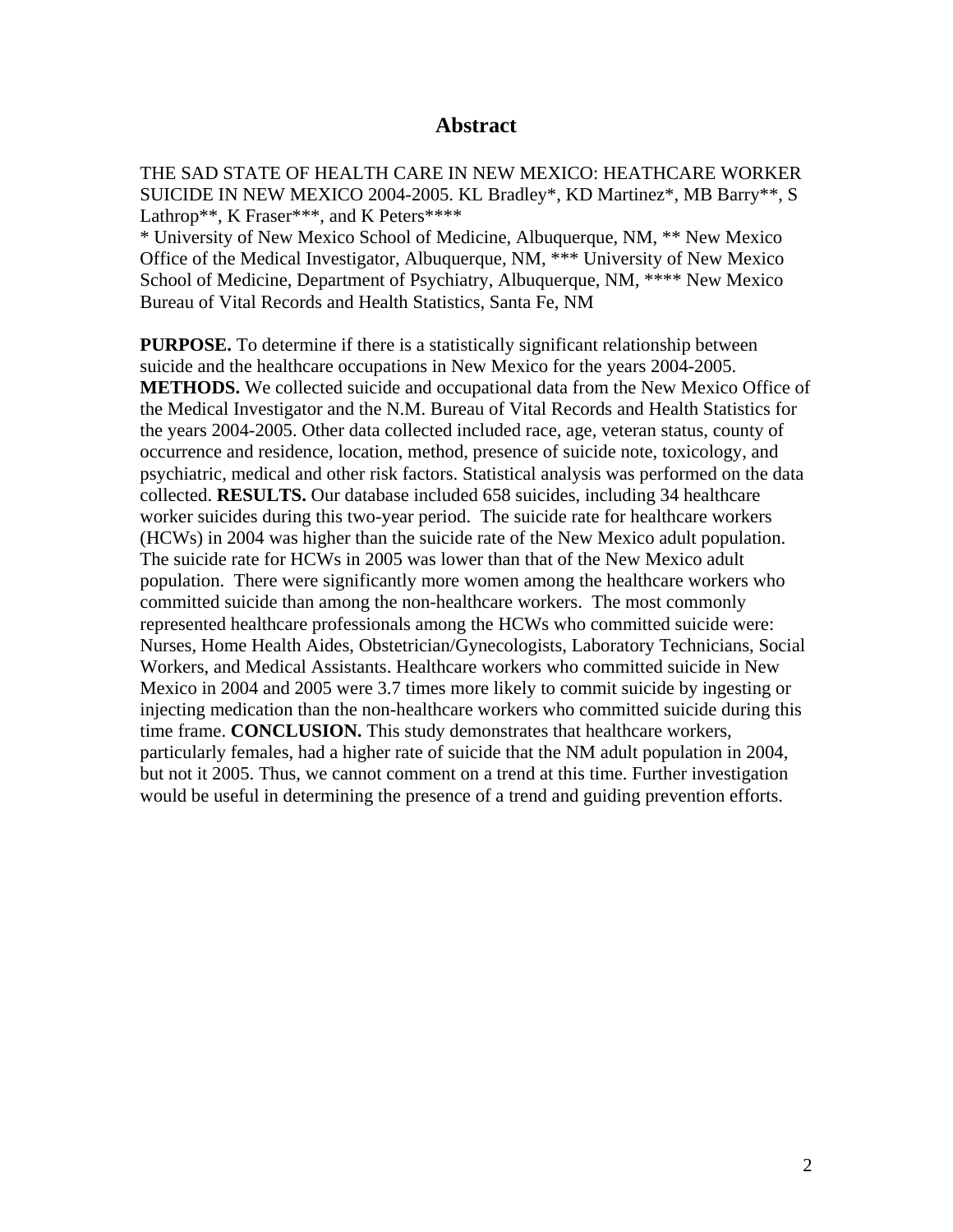## **Introduction**

While suicide currently ranks as the  $11<sup>th</sup>$  leading cause of death in the U.S.<sup>1</sup>, rates of suicide in New Mexico remain well above the national average. In 2004, the suicide rate in New Mexico was 73.1% higher than the national average and suicide represented the  $7<sup>th</sup>$  leading cause of death in the state.<sup>2</sup> Based on these numbers, one may conclude that suicide constitutes a significant problem for our state. An extensive number of risk factors have been previously implicated in increased risk of death by suicide. These include mental illness, substance abuse, medical illness, financial and legal difficulties, divorced marriage status, older age, male gender, Caucasian race, and lack of social support. While unemployment is associated with a 2-3 fold increased risk of suicide<sup>4</sup>, a number of studies have concluded that specific occupations may also be correlated with higher rates of suicide. Recent data suggests that the incidence of suicide is elevated in health care workers, in particular physicians and nurses, as well as mental health professionals and social workers. The American Foundation for Suicide Prevention Consensus Statement quotes the relative risk of suicide as 1.1 to 3.4 in male physicians and 2.5 to 5.7 in female physicians.<sup>3</sup> A 2004 meta-analysis of 25 studies on physicians and suicide concludes that male physicians are at 'modestly' increased risk for suicide. Adjusted for demographic variables, male physicians have an approximately 40% higher risk of suicide when compared to the general population. Importantly, female physicians have been shown to have a substantially increased risk of suicide when compared to the general female population.<sup>6</sup> In a recent consensus statement concerning physicians and suicide published in JAMA, the authors recommend that future research is needed to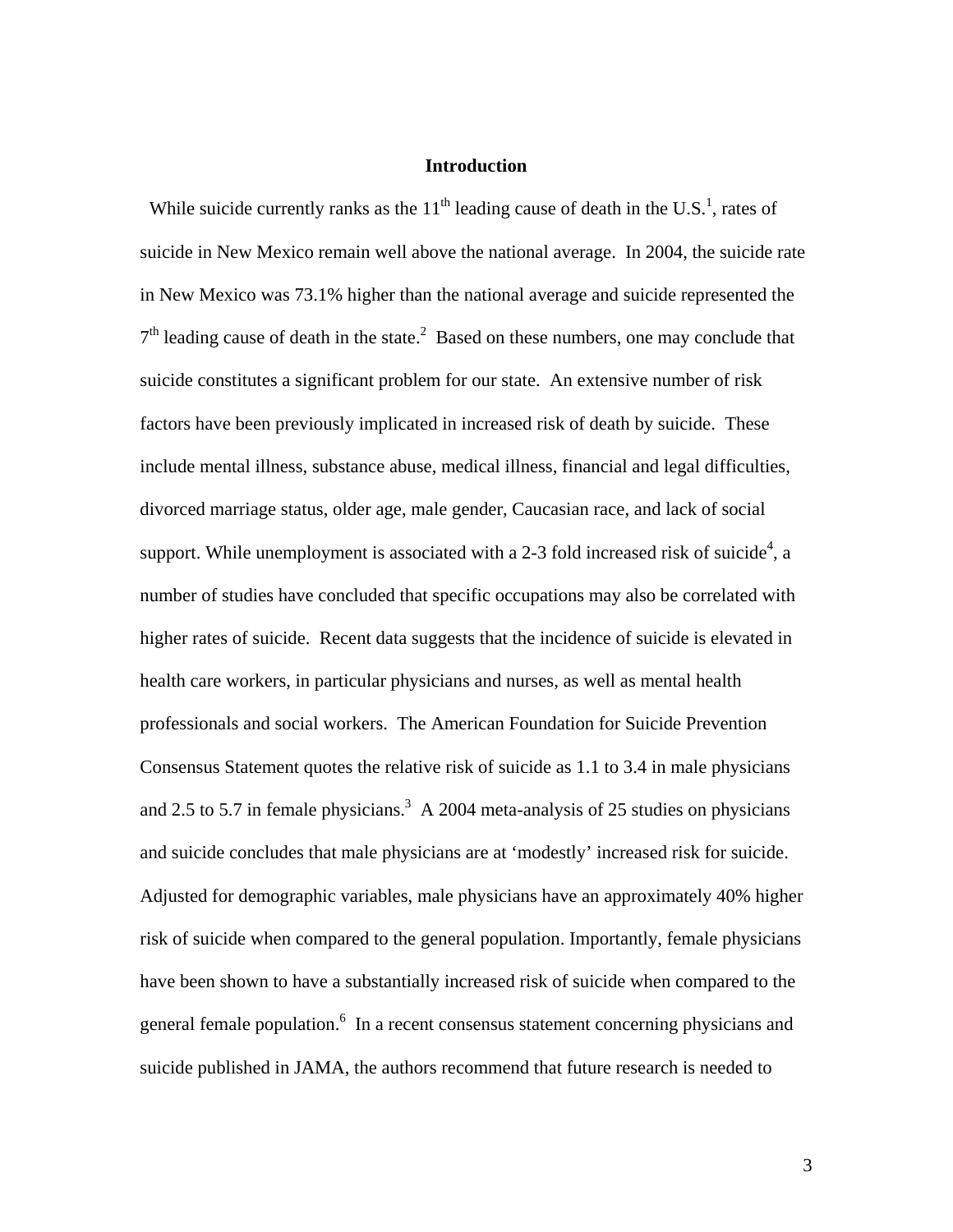"determine the current incidence rate of completed suicide by US physicians, including the effect of sex, ethnicity and specialty.<sup> $5$ </sup> In addition to physicians, nurses have been shown to have elevated risk of suicide when other socioeconomic factors are controlled.12,13 Because healthcare workers appear at elevated risk for suicide, and no data has been collected in New Mexico, we have analyzed occupational data for suicides in New Mexico from 2004-2005 to determine if healthcare workers in New Mexico are at increased risk of suicide. Additionally, we analyzed factors such as age, race, sex, veteran status, education, toxicology results, location of suicide, presence of suicide note, and medical, psychiatric risk factors.

#### **Methods**

 The New Mexico Bureau of Vital Records and Health Statistics (BVRHS) is the state repository for all birth and death certificates. For the years 2004 and 2005, BVRHS has electronically coded occupation and industry from death certificates, as well as demographic variables. We requested a query of all death certificates listing "suicide" as the manner of death of individuals 18 years of age and older, for the years 2004 and 2005. In addition to occupation and industry data, we requested, for each decedent, age, sex, race/ethnicity, veteran status, education, and OMI case number. These variables were available electronically from BVRHS and were provided in a SAS file. We manually collected cause of death, location of suicide, county of pronouncement, county of residence, psychiatric, medical, and other risk factors, toxicology results, and presence or absence of a suicide note from OMI electronic case files. This data was collected with a standardized data collection form and was manually entered into the SAS file. This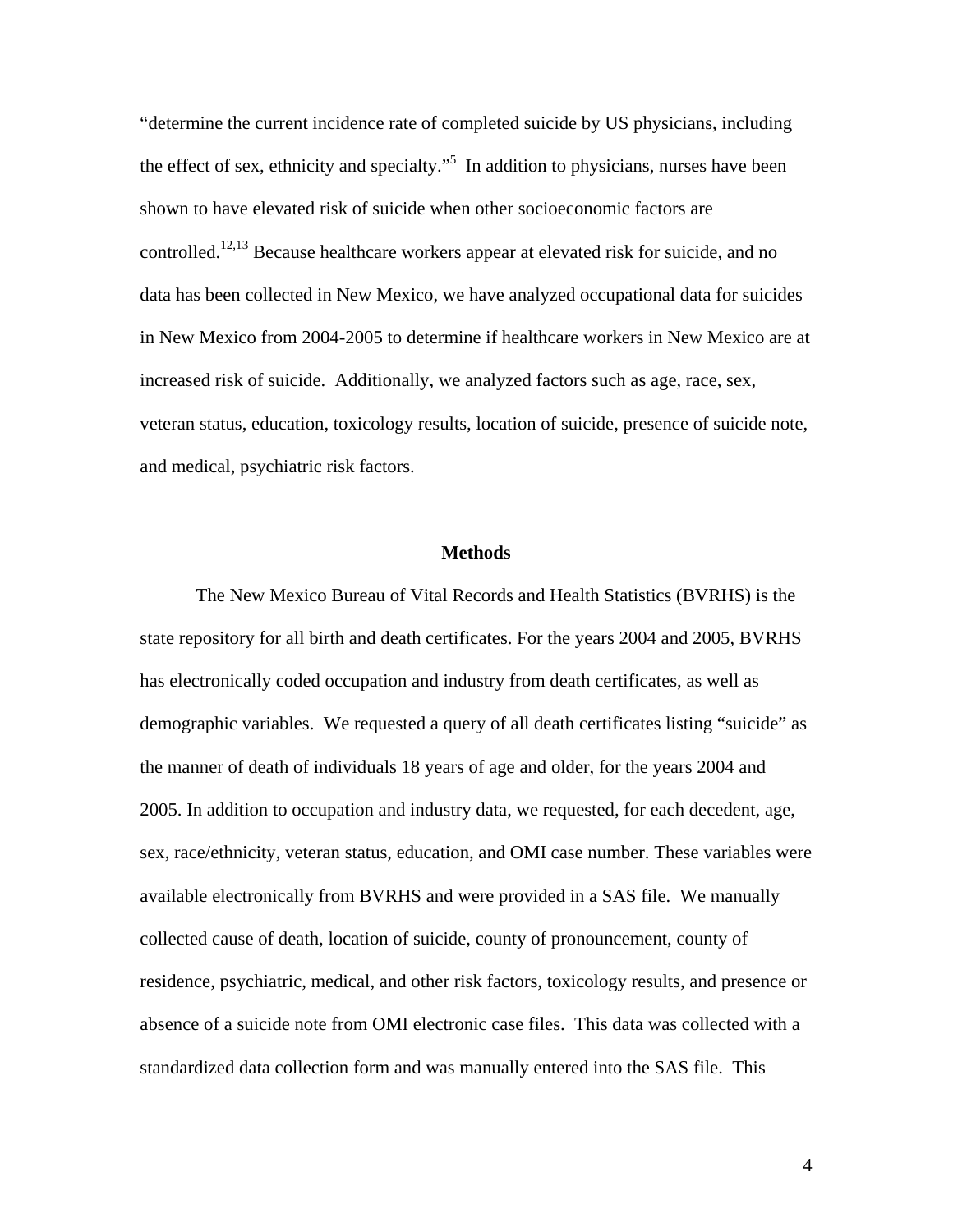project did not involve living human subjects and thus was not subject to Human Research Review Board approval.

#### **Statistical Analysis**

 SAS was used to analyze the available data, generating descriptive statistics for demographic categories such as age, gender, and race/ethnicity for all suicides. We used the occupation and industry codes to classify each decedent by occupation and additionally, as either a health care worker (HCW) or non-HCW. Based on categories used by the New Mexico BVRHS, our designation of "HCW" included physicians, nurses, dentists, physician assistants, medical assistants, chiropractors, emergency medical technicians/ paramedics, pharmacists, occupational therapists, physical therapists, speech-language pathologists, podiatrists, psychologists/ non-physician behavioral health clinicians, social workers, respiratory care practitioners, medical laboratory technicians, caregivers, and veterinarians. We compared categorical variables using chi-square or Fisher exact tests, and compared continuous variables such as age using t-tests. P-values of 0.05 or less were considered significant.

#### **Results**

 The demographics of the healthcare and non-healthcare worker suicides are summarized in Table 1. There were 338 suicides in New Mexico in 2004 and 320 in 2005, for a total of 658 in the two-year period. Of the 658, there were 34 Healthcare Worker (HCW)-suicides in 2004 and 2005 combined. Of the HCW suicides, 21 occurred in 2004 and 13 occurred in 2005. There were significantly more women among the HCWs who committed suicide (50% vs. 17%, p<0.0001). The death certificates divided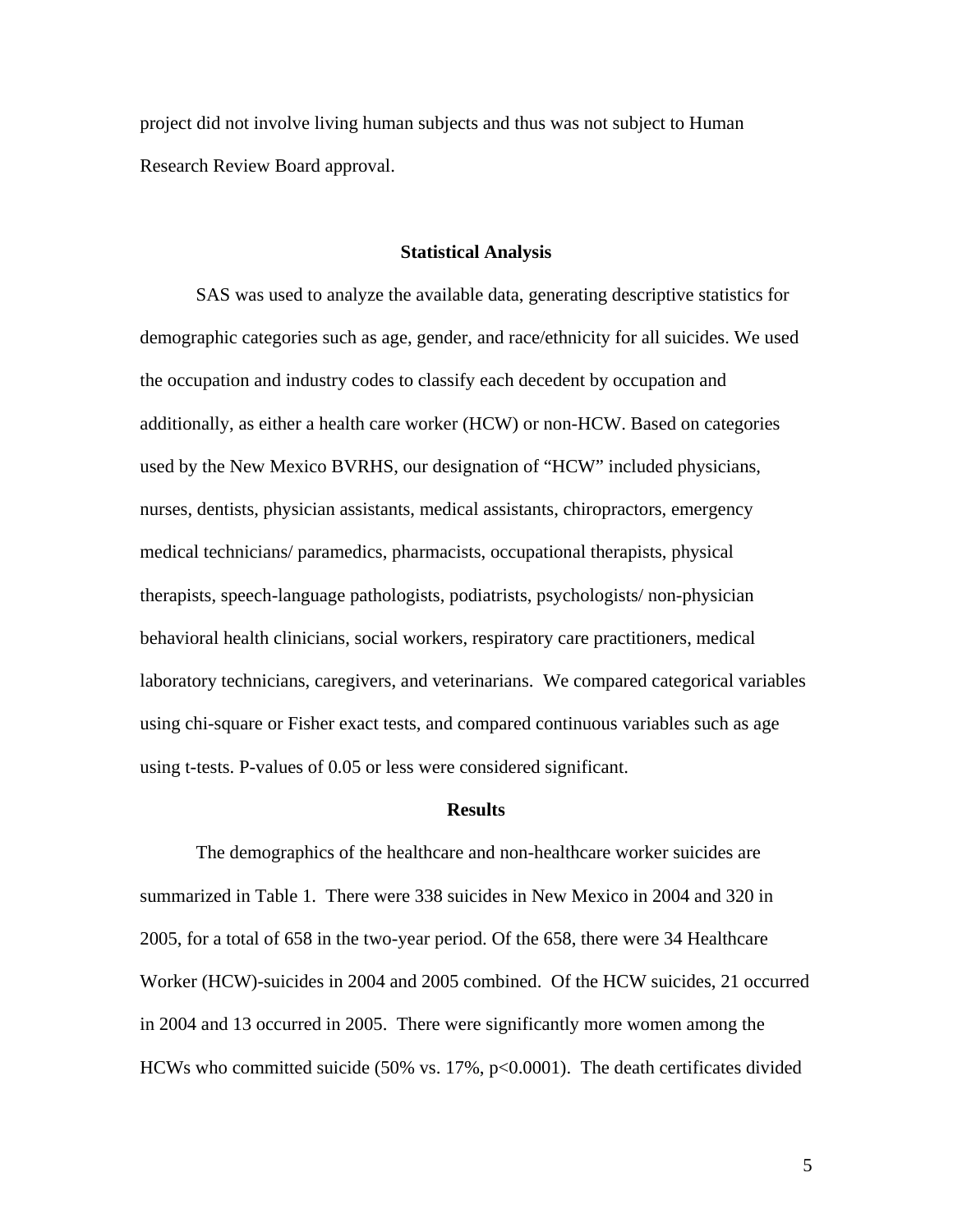the decedents into 4 different race categories, based on U.S. Census classification: White, American Indian, African American, and Pacific Islander. Based on these categories, there was no statistically significant difference among the racial distributions of suicides by occupation  $(p=0.91)$ . However, there were significantly more non-Hispanics among HCWs who committed suicide than among non-HCWs  $(85\% \text{ vs. } 67\%, \text{p=0.03})$ . The median age of the non-HCW suicides was 43, with a range of 18-95; the median age of the HCW suicides was 49, with a range of 21-91. This difference in median age was not statistically significant ( $p=0.08$ ). One-hundred and forty-nine (24%) of the non-HCW suicides were veterans of the U.S Armed Forces. Ten (29%) of the HCW suicides were veterans. This difference was not statistically significant.

 The methods of suicide utilized by healthcare and non-healthcare workers in 2004 and 2005 are shown in Table 2. There were statistically significant differences in method of suicide between HCWs and non-HCWs ( $p= 0.006$ ). Healthcare workers who committed suicide were 3.7 times more likely to ingest or inject medication that nonhealthcare workers who committed suicide (p=0.004, 95% CI: 1.6-8.3). Of the HCW suicides, 31% ingested or injected medication, while 12% on non-HCW suicides used this method. Fifty-one percent of non-HCW committed suicide by self-inflicted gunshot wound; thirty-seven percent of HCW suicides utilized this method. Non-healthcare workers who committed suicide were more likely to choose self-inflicted gunshot wound than healthcare worker who committed suicide, but the difference was not statistically significant.

 Table 3 summarizes the locations of suicide by occupation. There were no statistically significant differences in location of suicide by occupation  $(p=0.16)$ .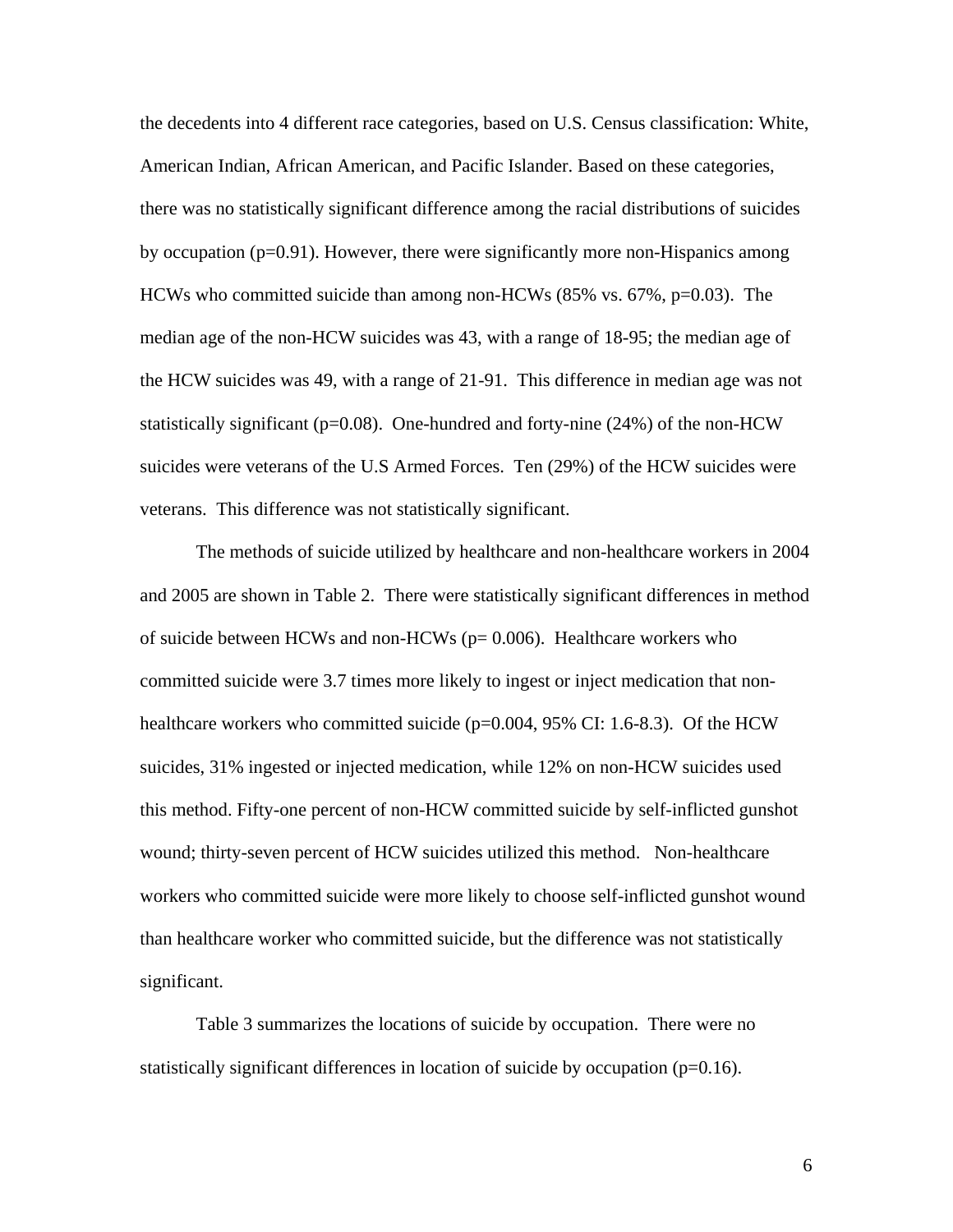The frequency of suicide notes and witnessed suicides is summarized in Table 4. Onehundred seventy-four (28%) of the non-HCW workers left a suicide note, while 14 (41%) of the HCW left a suicide note. The healthcare workers who committed suicide were 1.8 times more likely to leave a suicide note than the non-healthcare workers who committed suicide, but this difference was not statistically significant  $(p=0.09)$ .

In 2004 the number of HCW suicides was 21; the number of adult, non-HCW suicides was 317. The 2004 suicide rate for healthcare workers was 24.8 per 100,000, which was higher than the 2004 age-adjusted rate of 17.3/100, 000 for the New Mexico adult population. The 2004 rate of HCW suicide was also higher than the rate published by the New Mexico Bureau of Vital Record and Health Statistics (BVRHS): 18.7/100,000. In 2005 there were 13 HCW suicides and 307 adult, non-HCW suicides in New Mexico. The 2005 suicide rate for HCW was 15, which was lower than the ageadjusted rate of 16.8 and the published BVRHS rate of 17.3.

 The occupations of healthcare workers who committed suicide are shown in Table 5. The most commonly represented healthcare profession was nursing, which comprised 9 of the 34 HCW suicides, or 25.71%. This was followed by Home Health Aides, which comprised 5 of 34 suicides, or 14.29%. The HCW suicides also included 4 obstetrician/gynecologists, which made up 11.43%. Laboratory technicians were the fourth-most commonly healthcare profession with 3 out of 34 individuals, comprising 8.57%. The fifth most common healthcare professions were Social Workers and Medical Assistants. There were 2 Social Workers and 2 Medical Assistants, representing 5.71% of the healthcare-worker suicides each. Lastly, one of each of the following professionals was included in the HCW suicides, comprising 2.86% each: Chief Hospital Administrator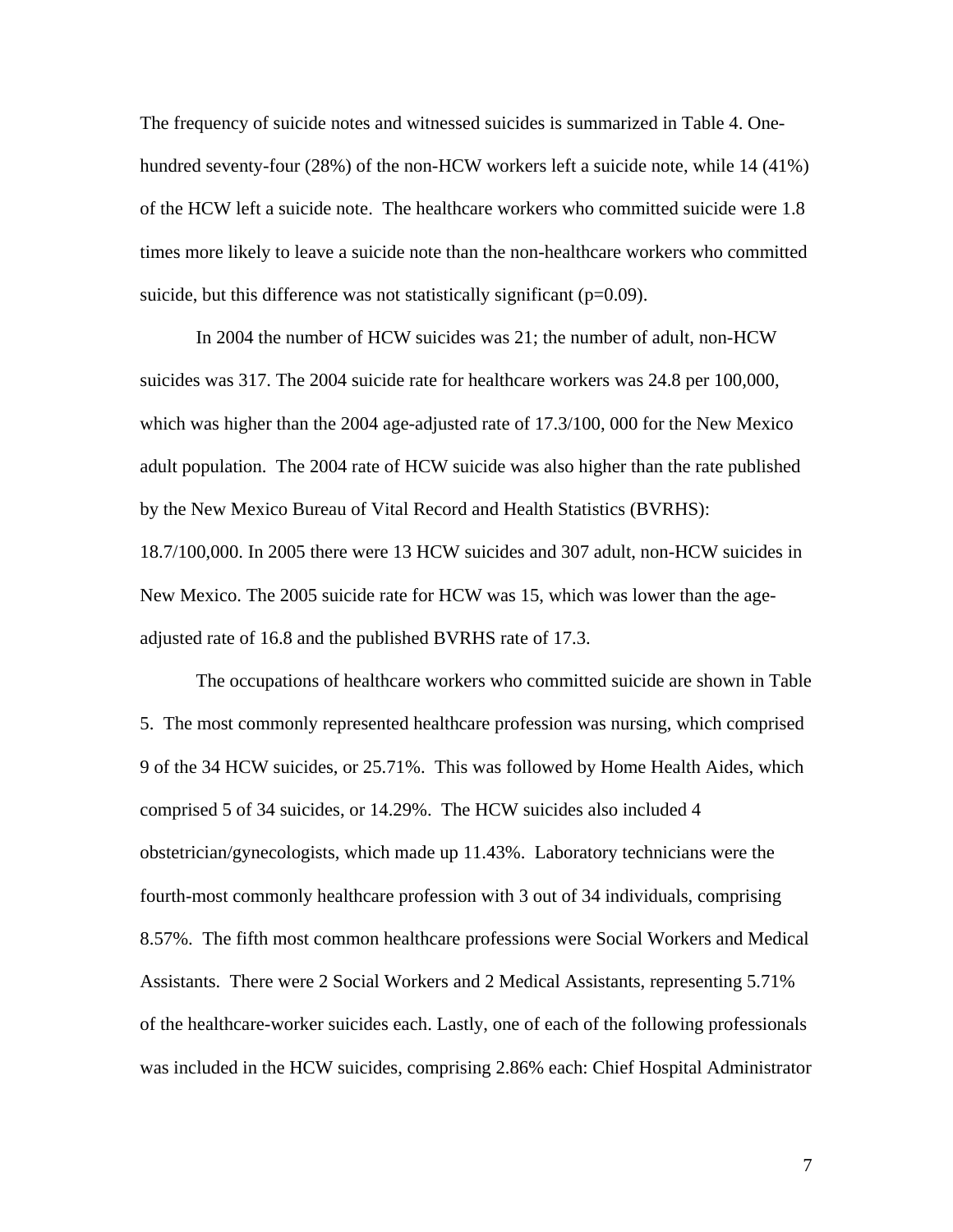or Clinical Director, Pharmacologist/ Parasitologist/Medical Researcher, Psychologist, Counselor, Public Health Educator, Respiratory Therapist, Cardiopulmonary Technician, Emergency Medical Technician, and Caregiver.

 The number of years of education of New Mexico suicide victims is shown in Table 6. Eleven of the 34 (32%) healthcare worker suicide victims had 17+ years of education; 29 of the 624 (5%) non-healthcare worker suicide victims had 17+ years of education. The healthcare workers who committed suicide in New Mexico in 2004 and 2005 were 8.5 times more likely to have post-secondary education that non-healthcare workers who committed suicide in New Mexico in 2004 and 2005 (p<0.0001, 95% CI: 3.1-25.4).

 Toxicology results from suicide victims by occupation are shown in Table 7. There was no statistically significant difference in Blood Alcohol Concentration (BAC) between healthcare workers and non-healthcare workers who committed suicide ( $p=$ 0.69). There were no statistically significant differences in the presence of opiates, cocaine, amphetamines, or narcotics by occupation  $(p= 0.073, 0.14, 0.19, 0.07,$ respectively).

 Reported psychiatric risk factors including depression, bipolar, schizophrenia, and previous suicide attempts are shown in Table 8. Three hundred and one (48%) of the non-healthcare workers who committed suicide had no known psychiatric risk factors. Eleven (32%) of the healthcare workers who committed suicide had no known psychiatric risk factors. There was no statistically significance difference in the presence of psychiatric risk factors by occupation ( $p=0.07$ ), though a higher percentage of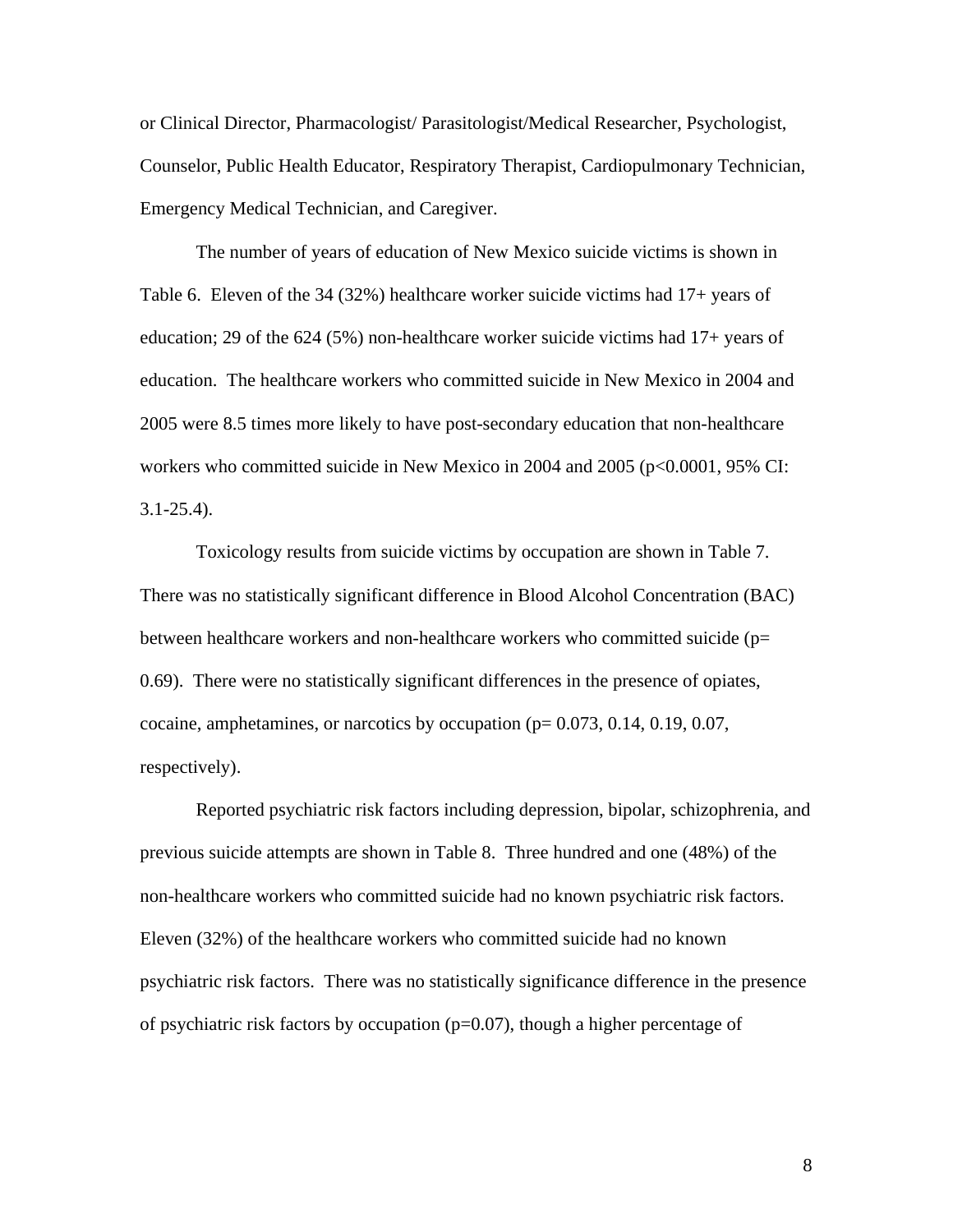healthcare workers had a history of one or more psychiatric risk factors (68% vs. 52%, respectively).

 The medical risk factors studied included: terminal illness, loss of function, chronic pain, and other. The majority of non-healthcare workers (78%) and healthcare workers (79%) had no reported medical risk factors. There were no statistically significant differences in the presence of medical risk factors by occupation.

 Lastly, this study looked at other risk factors including: financial problems, legal problems, marital/relationship problems, interpersonal problems, job/career problems, family member with terminal illness, death of family member/friend, suicide of family member/friend, other, and more than one of these risk factors. There were no statistically significant differences in the presence of other risk factors by occupation  $(p=0.09)$ .

#### **Discussion**

This study demonstrates an increased suicide rate among health care workers (HCWs) for the year 2004 that is consistent with results from previous studies examining the role between occupation and suicide risk. In 2005, the suicide rate among HCWs was lower than the New Mexico adult population, thereby preventing us from commenting on a trend for suicides by HCWs in New Mexico. Despite this result, suicides among HCWs in N.M. continued to exceed the U.S national average suicide rate of 10.8. The most predominant occupations among those healthcare professionals who committed suicide were nurses, home health aides, obstetrician/gynecologists, laboratory technicians, social workers, and medical assistants. A striking finding from our analysis is the significant rate of suicides among female HCWs compared with rates among female non-healthcare workers. In contrast to evidence that males are 4 times more likely to complete suicide than females,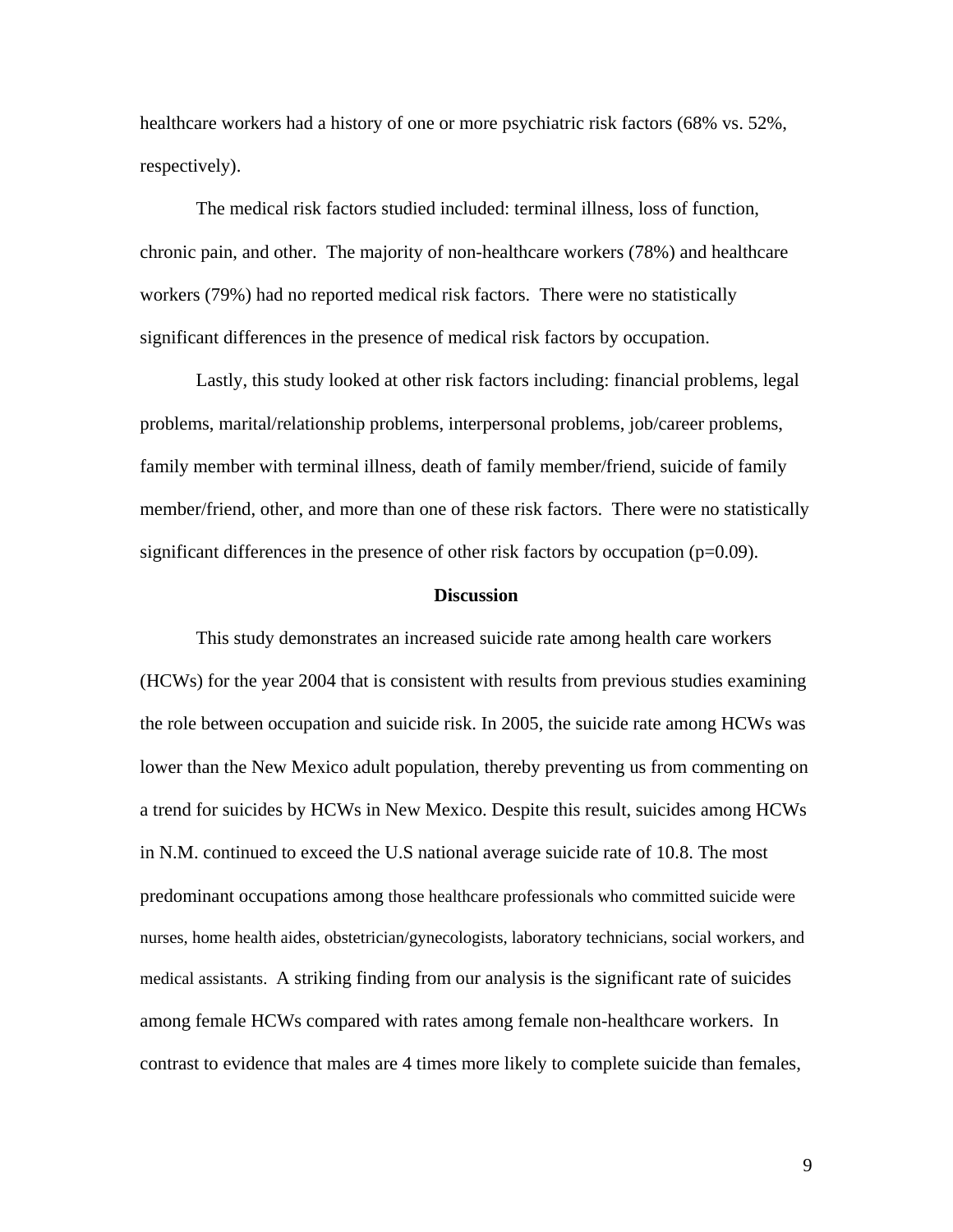we found an equal distribution of male and females represented in HCW suicides. This is consistent with prior studies examining suicide risk specifically in female HCWs.

An important factor influencing suicide risk among HCWs in NM is likely access to deadly means of self-harm. A number of studies outside the United States have noted that ingestion/injection of lethal drugs is much more common in physician suicides  $15$ , and have lead some to draw the conclusion that depressed physicians may be in a unique position to effectively kill themselves.<sup>4</sup> Our results show that HCWs in New Mexico were 3.7 times more likely than non-healthcare workers to die as a result of ingesting or inject medications. Though non-HCWs were more likely to commit suicide by self inflicted gunshot wounds, these results were not statistically significant, and firearms remained the most prevalent means of suicide among HCWs.

Female physicians and nurses have been shown to have an increased risk of suicide compared to females in the general population. A Meta analysis of 13 studies demonstrated a statistically significant suicide rate ratio of 2.27 in female physicians.<sup>5</sup> Likewise, a review by Boxer *et al*. suggests female nurses are at increased risk, and both occupational and home stress are correlated with suicide completion. While completion of suicide by females is one-fourth that of men, rates of attempted suicide are 1.5 times greater for females than for males.<sup>6</sup> It has been suggested that, again, access to lethal means and a high level of knowledge may allow female physicians and nurses to complete suicide and may contribute to rates that approach the attempted suicide rate in the general female population.<sup>16</sup> Interestingly, while our analysis found that female nurses were the most common health professional to commit suicide in New Mexico, we noted only one suicide among a female physician (an OB-Gyn). While the etiology for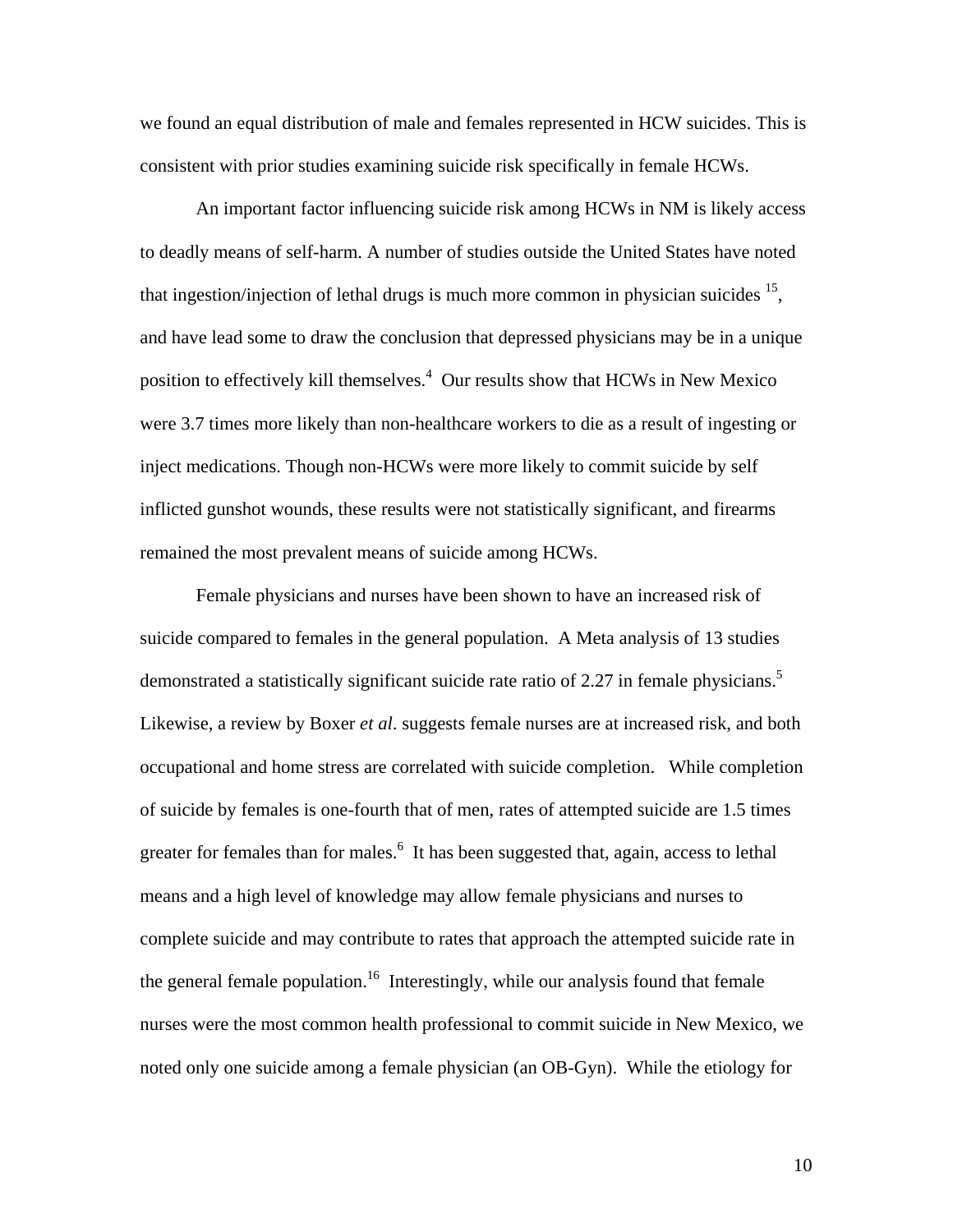this proportionately smaller rate of suicide among female physicians is unclear, it is possible that changes in female physician's work environments may be responsible. As Females who work in male dominated occupations have been noted to be at higher suicide risk,  $^{16}$  the changing gender equity within the workforce could play a protective role.

A number of factors, such as low income, limited education, substance abuse, and mental illness have been consistently linked to increased suicide risk. Agerbo *et al* suggest that, except for doctors and nurses, suicides associated with specific occupations can, in fact, be explained by socioeconomic factors. In our analysis, those with occupations in construction, odd jobs, and food service had the highest rates of suicide, suggesting that stressors within these occupations such as job insecurity may influence risk. Alternatively, those with mental illness may self-select into low wage or insecure jobs due to strained capacity to work.<sup>15</sup> Of those HCWs identified in our study, the second most represented group was home health aides. This may again reflect socioeconomic conditions associated with lower wage employment.

Depression and substance abuse in those who commit suicide, including HCWs, surpass rates in the general population.<sup>5</sup> A study of nurse suicides by Hawton *et al.*, which included a psychological autopsy of 42 suicide cases, found, for example, that three-quarters of nurses examined had sought previous psychiatric care, and it has been suggested that individuals with depressive tendencies may self-select into this specialty<sup>7,</sup> <sup>8</sup>. While HCWs in our study had a higher proportion of one or more reported psychiatric risk factors, there was no statistically significant difference between HCWs and non-HCWs. It has been well documented that alcoholics have higher suicide rates and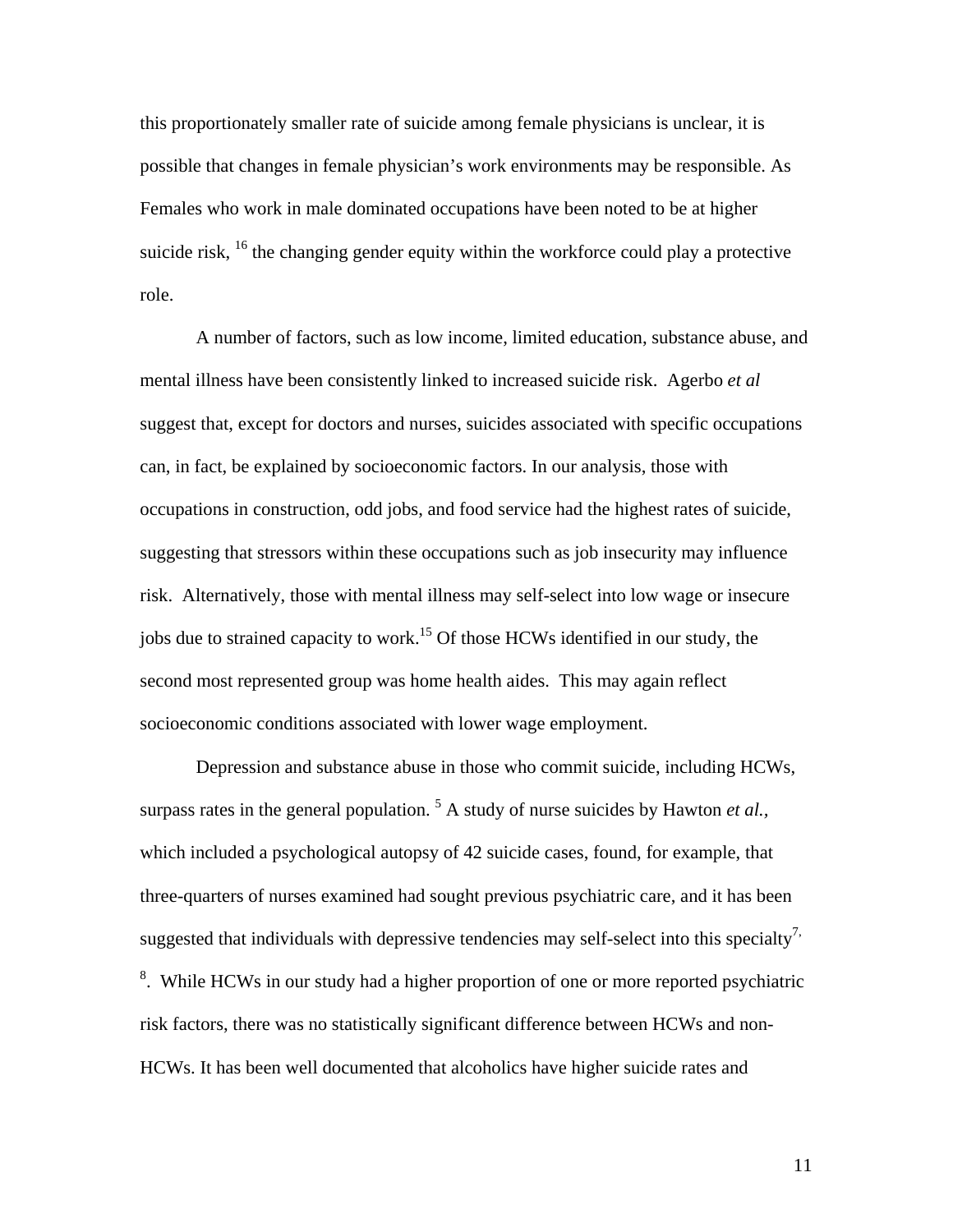alcoholism has been shown to be the strongest predictor of subsequent fatal attempts in persons who have previously made a non-fatal attempt. <sup>15</sup> In HCWs, as in non-health care workers in our study, a significant portion had blood alcohol levels equal to or above 0.08 at autopsy. Inconsistent reporting of prior substance abuse in the cases we examined limits our ability however to assess the extent that drug and alcohol abuse may be correlated with suicide risk in this group.

There are a number of other limitations in our study which may influence our results. Foremost, the assignment of occupation is determined by those recorded on the death certificate and may not reflect unemployment status. As this is a prominent risk factor for suicide and is not coded in industry and occupation codes, we were unable to control for unemployed status. Additionally, the industry code with the second most prevalent suicide rate, represents cases where no occupation was assigned to the decedent by The State Center for Health Statistics. In our analysis, we assumed these cases to be non-HCWs, however there is a possibility that some HCWs were unaccounted for in this group. Mental health and social risk factors were also inconsistently noted in case files examined and it is likely that prior history of psychiatric disorders went unreported for a number of cases. As noted above, we were unable to comment on a trend within HCWs due to the limited number of years examined. This illustrates the utility of industry and occupation codes and points toward future research to follow trends.

While it is beyond the scope of this study to directly determine causal factors within the work environment that may influence suicide in occupations at risk, this may be an avenue for future studies. Additionally, though OMI case files contain information pertaining to risk factors such as past depression, drug abuse, job loss, these rely upon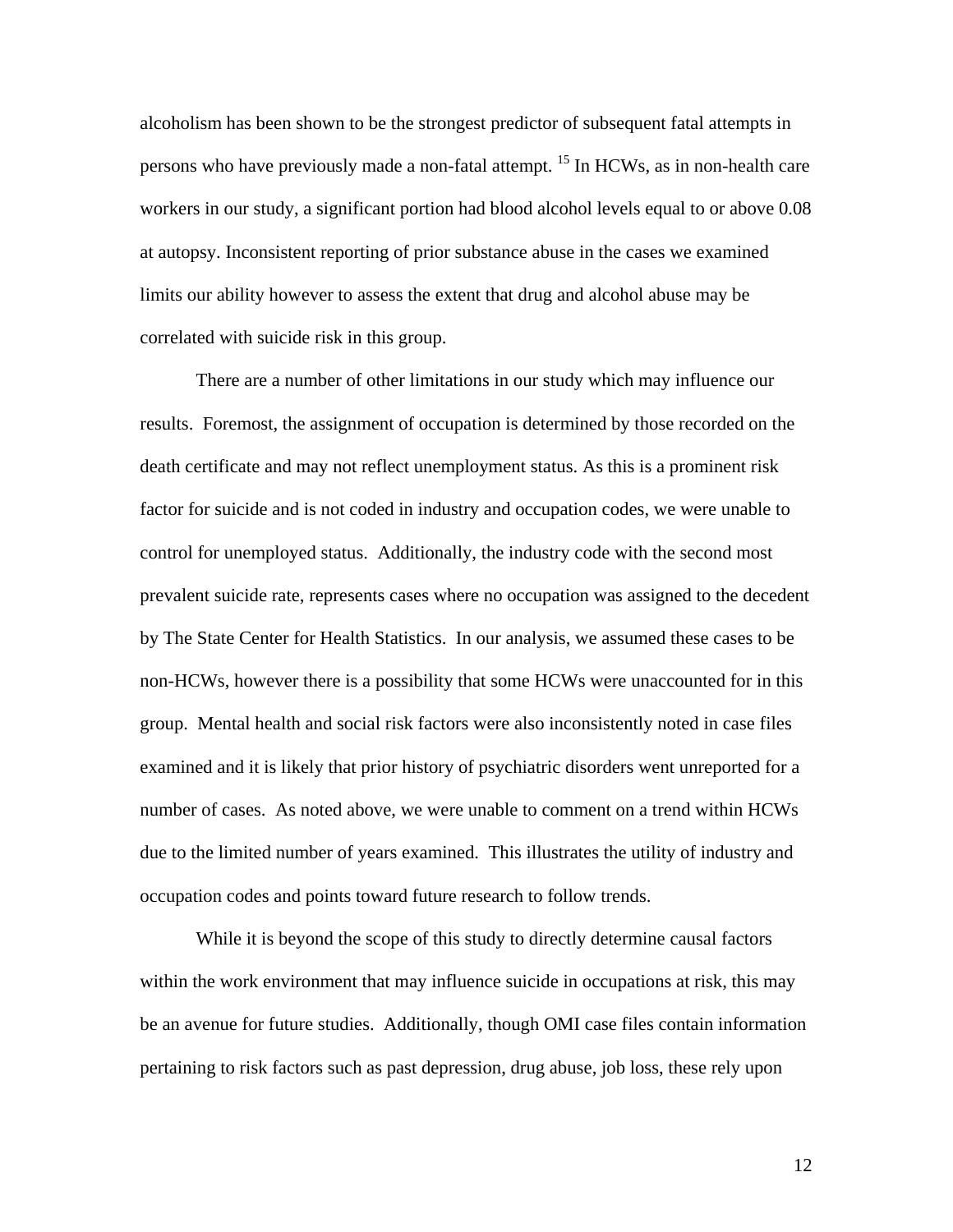reporting from those close to the decedent. An in-depth review of medical records, for example, could better elucidate factors that may be unique within occupations. A specific aim of our research was to generate data that will be useful to target suicide prevention to at risk groups. Prevention may utilize a multi-faceted approach: educational campaigns aimed at the public and health professionals, screening for high risk individuals, treatment and restriction of access to lethal means.

### **Acknowledgements**

 $\overline{a}$ 

We would like to thank Dr. Kathy Fraser for the original premise on which this research project was based, Dr. Michelle Barry for her help with project design and for serving as our Research Mentor, Dr. Sarah Lathrop for her help with project design and statistical analysis, and Dr. Kimberley Peters and the staff at the NM Bureau of Vital Records and Health Statistics for compiling the Industry and Occupation data.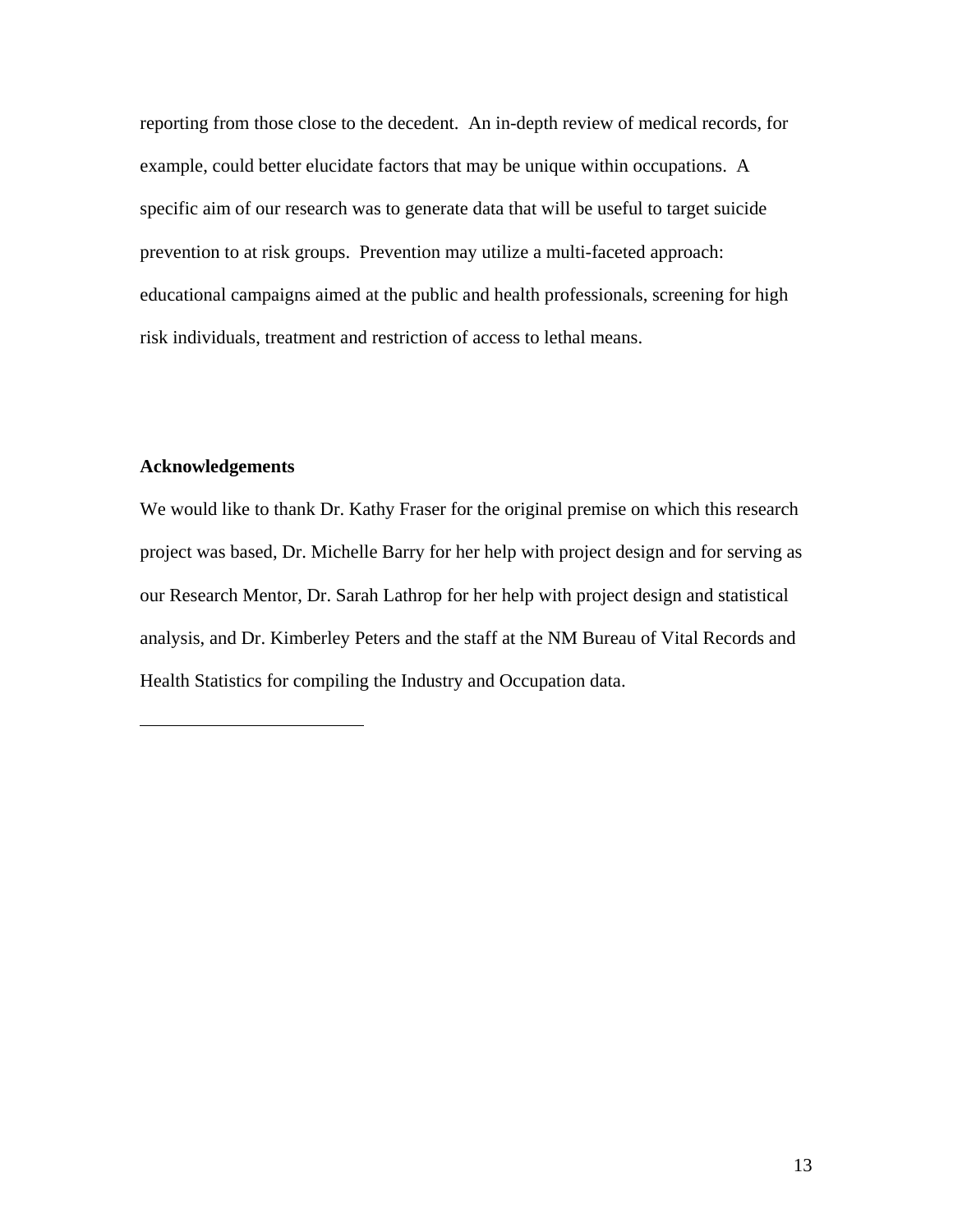| <b>Characteristic</b>            | <b>Non-HCW</b> | <b>HCW</b> | Total     |
|----------------------------------|----------------|------------|-----------|
| <b>Year of Death</b>             |                |            |           |
| 2004                             | 317            | 21         | 338       |
| 2005                             | 307            | 13         | 320       |
| <b>Sex</b>                       |                |            |           |
| <b>Male</b>                      | 520 (83%)      | 17 (50%)   | 537 (82%) |
| <b>Female</b>                    | 104 (17%)      | 17 (50%)   | 121 (18%) |
| Race                             |                |            |           |
| White                            | 558 (89%)      | 32 (94%)   | 590 (90%) |
| <b>American Indian</b>           | 56 (9%)        | 2(6%)      | 58 (9%)   |
| African American                 | 7(1%)          | 0          | 7(1%)     |
| <b>Asian/Pacific Islander</b>    | 3(0.5%)        | 0          | 3(0.5%)   |
| <b>Ethnicity</b>                 |                |            |           |
| <b>Hispanic</b>                  | 206 (33%)      | 5(15%)     | 211 (32%) |
| Non-Hispanic                     | 418 (67%)      | 29 (85%)   | 447 (68%) |
| Age in years                     |                |            |           |
| <b>Median</b>                    | 43             | 49         | 44        |
| Range                            | 18-95          | 21-91      | 18-95     |
| Ever served in U.S. Armed Forces |                |            |           |
| Yes                              | 149 (24%)      | 10 (29%)   | 159 (24%) |
| <b>No</b>                        | 475 (76%)      | 24 (71%)   | 499 (76%) |
| <b>Total</b>                     | 624            | 34         | 658       |

# **Tables and Figures**

 $\overline{a}$ 

**Table 1.** Demographic characteristics of suicides in New Mexico by occupation (non-healthcare worker versus healthcare worker), 2004 and 2005

| <b>Method</b>                                      | <b>Non-HCW</b><br>n (%) | <b>HCW</b><br>$n$ (%) |
|----------------------------------------------------|-------------------------|-----------------------|
| Self-inflicted gunshot wound                       | 319 (51%)               | 13 (37%)              |
| Hanged self                                        | 125 (20%)               | 1(3%)                 |
| Ingested or injected medication                    | 72 (12%)                | 11 (31%)              |
| Ingested or injected illicit substance             | 6(0.8%)                 | 1(3%)                 |
| Jumped from a height                               | 9(2%)                   |                       |
| Carbon monoxide poisoning                          | 20 (3%)                 | 1(3%)                 |
| Inhaled toxic substance other than carbon monoxide | $3(0.5\%)$              |                       |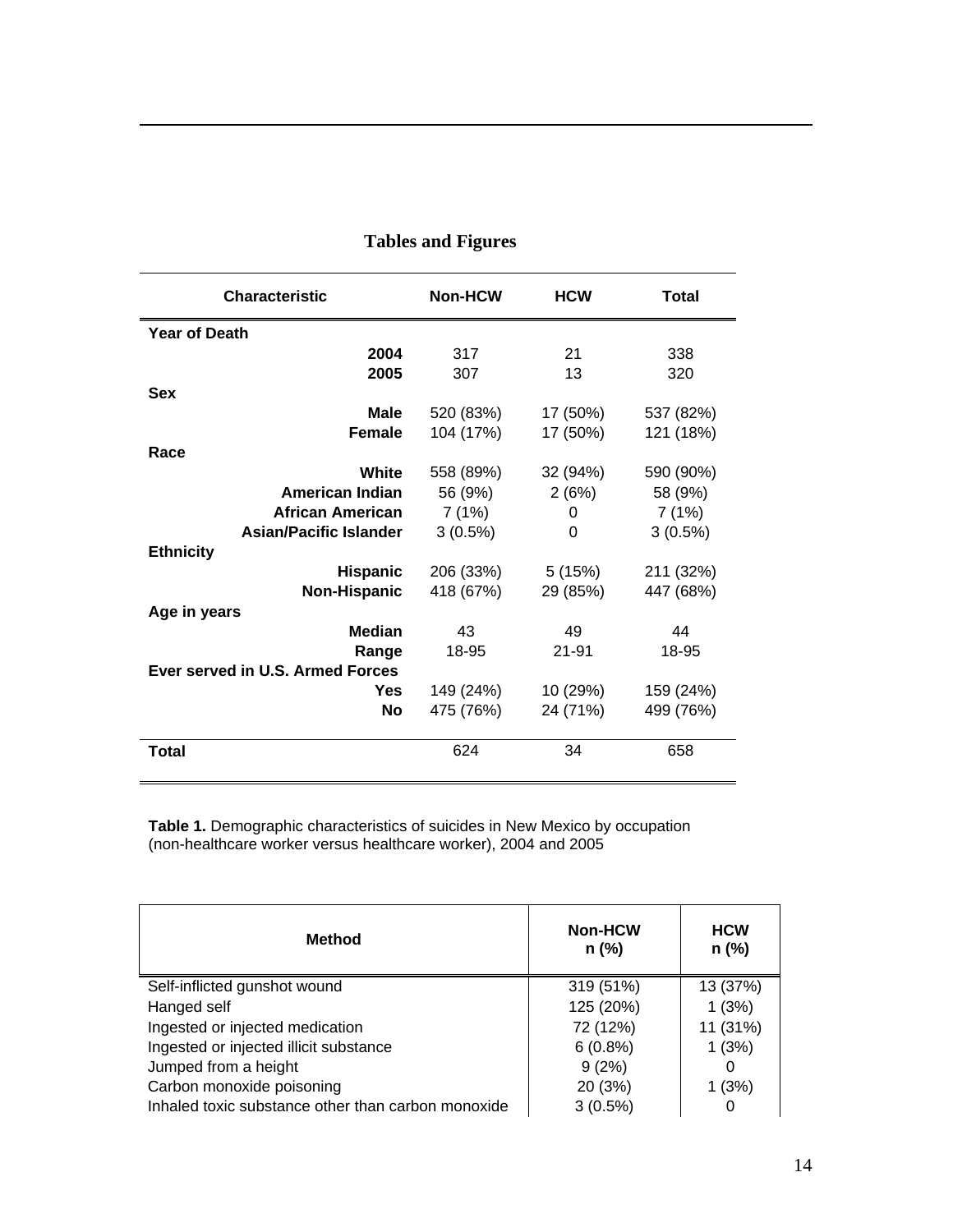| Suicide as pedestrian   | 9(2%)      | 1(3%)  |  |
|-------------------------|------------|--------|--|
| Slashed/stabbed self    | 12(2%)     | 2(6%)  |  |
| Driver of motor vehicle | $3(0.5\%)$ |        |  |
| <b>Burned self</b>      | 2(0.3%     | 1(3%)  |  |
| Other                   | 17 (3%)    | 2(6%)  |  |
| Unknown                 | 27 (4%)    |        |  |
|                         |            | 1 (3%) |  |

**Table 2.** Methods of suicide for non-healthcare workers and healthcare workers in New Mexico, 2004-2005

| Location          | <b>Non-HCW</b><br>n (%) | <b>HCW</b><br>n (%) |
|-------------------|-------------------------|---------------------|
| Residence-inside  | 193 (31%)               | 13 (37%)            |
| Residence-outside | 81 (13%)                | 2(6%)               |
| Residence-garage  | 27 (4%)                 | 2(6%)               |
| Other's residence | 33 (5%)                 |                     |
| Public area       | 74 (12%)                | 3(9%)               |
| Motel/hotel       | 12 (2%)                 | 3(9%)               |
| Vehicle           | 41 (7%)                 |                     |
| Jail              | 17 (3%)                 | 0                   |
| Other's residence | 6(1%)                   |                     |
| Residence-        | 98 (16%)                | 9(26%)              |
| unspecified       |                         |                     |
| Unknown           | 42 (7%)                 | 2 (6%)              |

**Table 3.** Locations of suicides by occupation, New Mexico 2004-2005

|                                     | <b>Non-HCW</b> | <b>HCW</b> | Total        |
|-------------------------------------|----------------|------------|--------------|
| Suicide note left<br><b>Suicide</b> | 174 (28%)      | 14 (41%)   | 188<br>(29%) |
| witnessed                           | 45 (7%)        | 2(6%)      | (7%)         |

**Table 4.** Suicide notes and whether or not suicidal act was witnessed, by occupation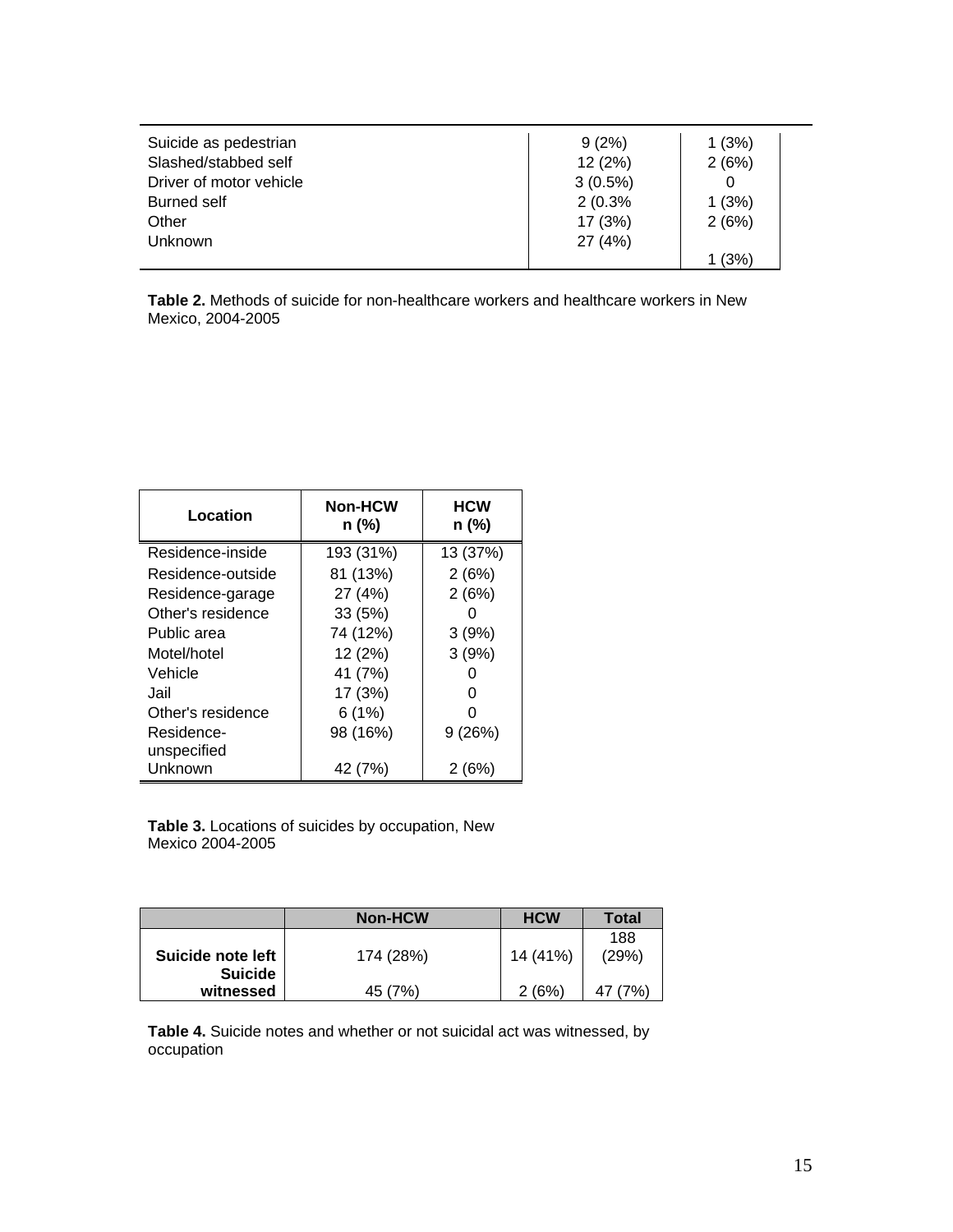| Code | <b>Occupation</b>                             | <b>Number</b>  | <b>Percent</b> |
|------|-----------------------------------------------|----------------|----------------|
| 35   | Chief Hospital Admin./ Clinical<br>Director   |                | 2.86           |
| 170  | Pharmacologist/Parasitologist/Medical<br>Res. | 1              | 2.86           |
| 182  | Psychologist                                  | 1              | 2.86           |
| 200  | Counselor                                     | 1              | 2.86           |
| 201  | <b>Social Worker</b>                          | $\overline{2}$ | 5.71           |
| 202  | <b>Public Health Educator</b>                 |                | 2.86           |
| 306  | Ob/Gyn                                        | 4              | 11.43          |
| 313  | Nurse                                         | 9              | 25.71          |
| 322  | <b>Respiratory Therapist</b>                  | 1              | 2.86           |
| 330  | Laboratory Technician                         | 3              | 8.57           |
| 332  | Cardiopulmonary Technician                    | 1              | 2.86           |
| 340  | EMT                                           | 1              | 2.86           |
| 360  | Home Health Aide                              | 5              | 14.29          |
| 365  | Medical Assistant                             | 2              | 5.71           |
| 461  | Caregiver                                     |                | 2.86           |

**Table 5.** Occupations of healthcare workers who committed suicide in New Mexico 2004-2005

| <b>Years of</b><br>education | <b>Non-HCW</b><br>$n$ (%) | <b>HCW</b><br>n (%) |
|------------------------------|---------------------------|---------------------|
| 4                            | 2(0.3%)                   | 0                   |
| 5                            | $1(0.2\%)$                | 0                   |
| 6                            | 9(1%)                     | 0                   |
| 7                            | $3(0.5\%)$                | 0                   |
| 8                            | 12 (2%)                   | 0                   |
| 9                            | 17 (3%)                   | 0                   |
| 10                           | 42 (7%)                   | 0                   |
| 11                           | 44 (7%)                   | 1(3%)               |
| 12                           | 241 (39%)                 | 4 (12%)             |
| 13                           | 40 (6%)                   | 3(9%)               |
| 14                           | 58 (9%)                   | 7(21%)              |
| 15                           | 18 (3%)                   | 1(3%)               |
| 16                           | 55 (9%)                   | 6(18%)              |
| $17+$                        | 53 (8%)                   | 11 (32%)            |
| <b>Unknown</b>               | 29 (5%)                   | 1(3%)               |

 $\overline{a}$ 

**Table 6**. Years of education for suicide victims by occupation, 2004-2005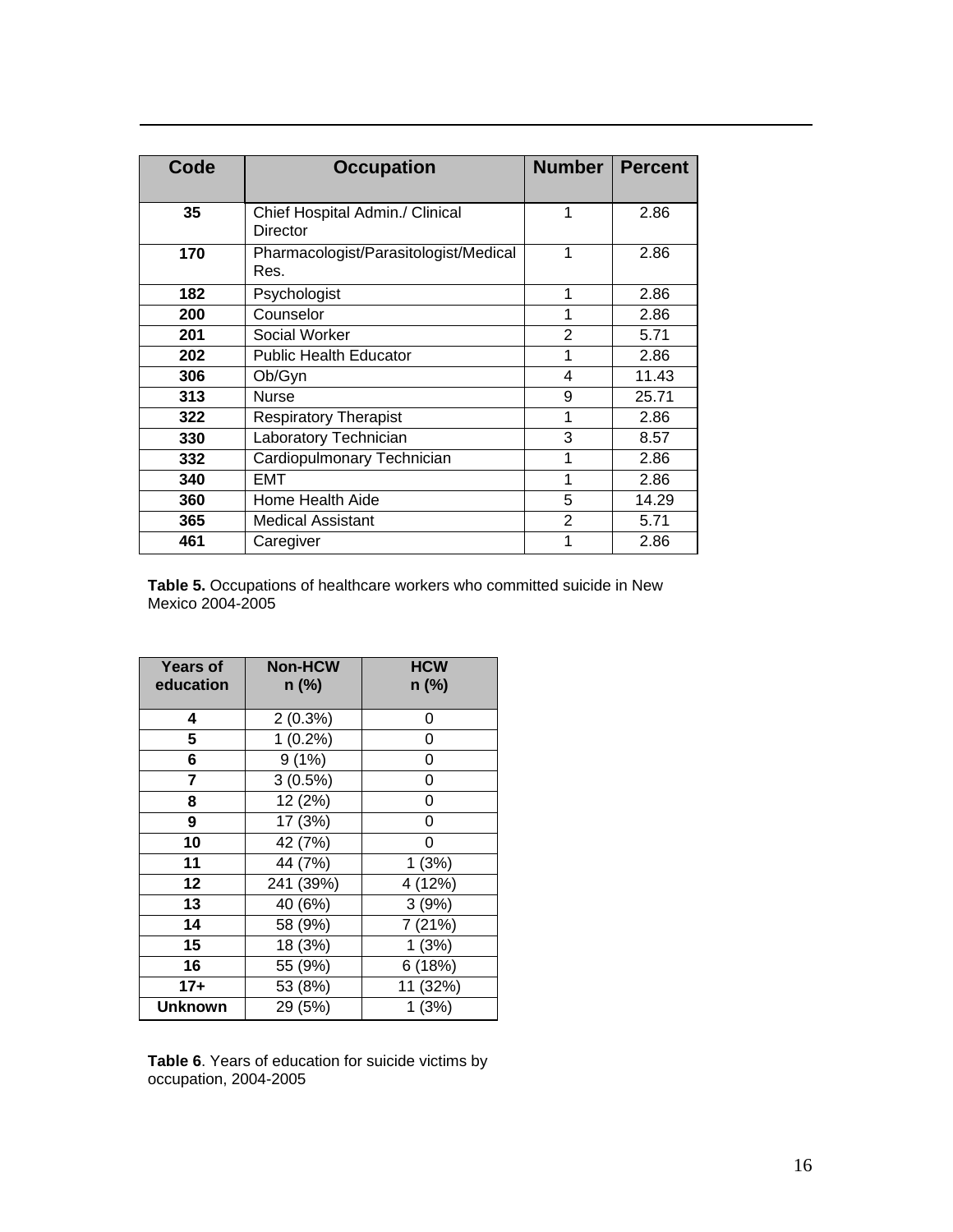| <b>Toxicology</b>                         | Non-HCW    | <b>HCW</b> |
|-------------------------------------------|------------|------------|
| <b>BAC</b>                                |            |            |
| <b>Mean</b>                               | 0.065      | 0.07       |
| Range                                     | $0 - 0.42$ | $0 - 61$   |
| Percent equal to or greater than<br>0.08% | 30%        | 24%        |
| <b>Toxicology performed</b>               |            |            |
| <b>Yes</b>                                | 333 (53%)  | 20 (61%)   |
| <b>No</b>                                 | 291 (47%)  | 13 (39%)   |
| <b>Opiates present</b>                    |            |            |
| <b>Yes</b>                                | 45 (7%)    | 3(9%)      |
| <b>No</b>                                 | 579 (93%)  | 31 (91%)   |
| <b>Cocaine present</b>                    |            |            |
| <b>Yes</b>                                | 37 (6%)    | $\Omega$   |
| <b>No</b>                                 | 587 (94%)  | 34 (100%)  |
| <b>Amphetamines present</b>               |            |            |
| <b>Yes</b>                                | 30 (5%)    | 0          |
| <b>No</b>                                 | 594 (95%)  | 34 (100%)  |
| <b>Narcotics present</b>                  |            |            |
| <b>Yes</b>                                | 30 (5%)    | 4 (12%)    |
| <b>No</b>                                 | 594 (95%)  | 30 (88%)   |

 $\overline{a}$ 

**Table 7.** Toxicologic results from suicide victims by occupation, New Mexico 2004-2005

| <b>Psychiatric risk factors</b> | <b>Non-HCW</b><br>$n$ (%) | <b>HCW</b><br>$n$ (%) |
|---------------------------------|---------------------------|-----------------------|
| None reported                   | 301 (48%)                 | 11 (32%)              |
| Depression                      | 185 (30%)                 | 9(26%)                |
| Bipolar disorder                | 18 (3%)                   | 5(15%)                |
| Schizophrenia                   | 15 (2%)                   |                       |
| Previous suicide attempts       | 94 (15%)                  | 6(18%)                |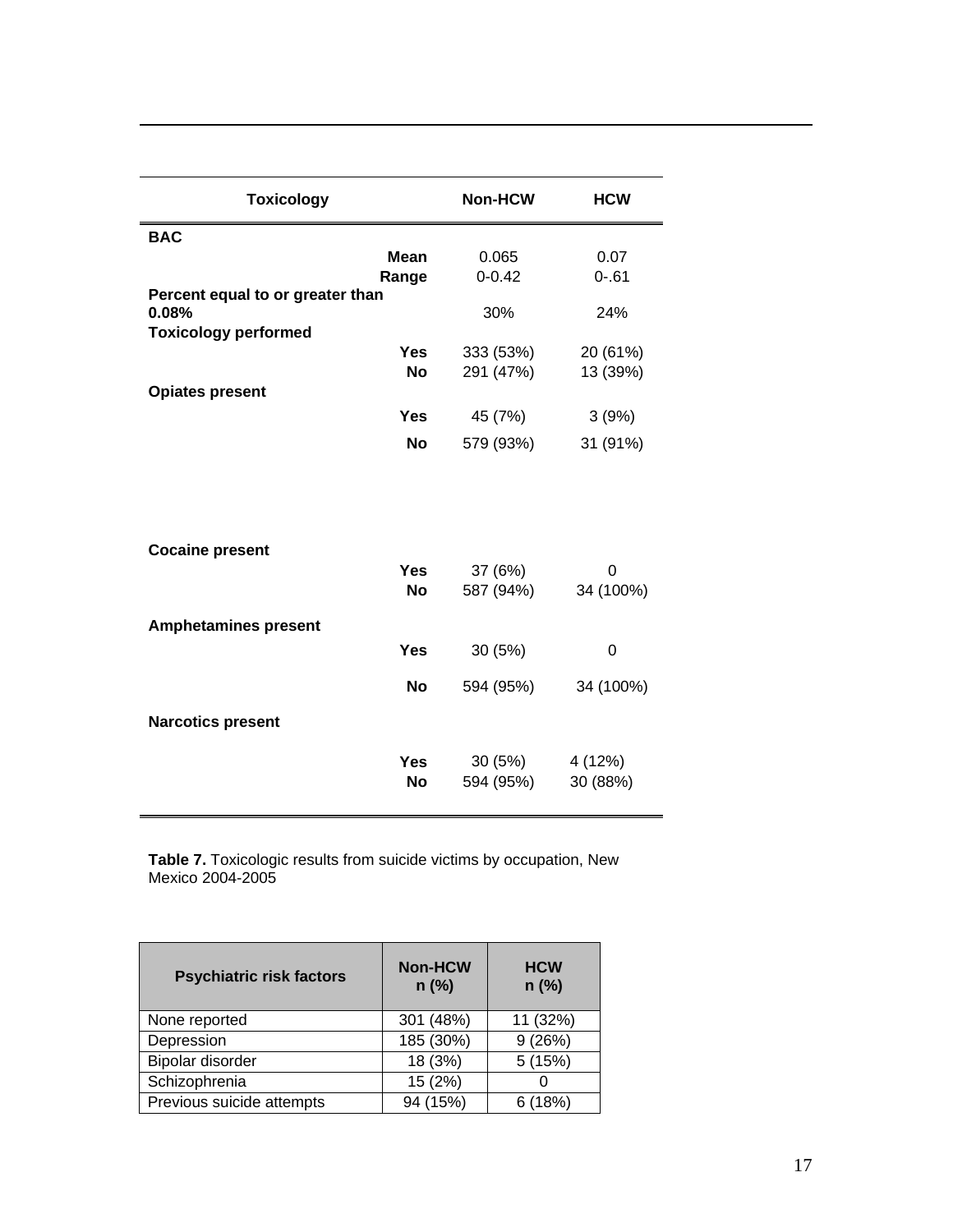| More than one risk factor | 32(5%)  | 1(3%)   |
|---------------------------|---------|---------|
| <b>Other</b>              | 43 (7%) | 4 (12%) |

**Table 8.** Psychiatric risk factors of suicide victims, New Mexico 2004-2005

| <b>Medical risk factors</b> | <b>Non-HCW</b><br>$n$ (%) | <b>HCW</b><br>$n$ (%) |
|-----------------------------|---------------------------|-----------------------|
| None reported               | 479 (78%)                 | 27 (79%)              |
| <b>Terminal condition</b>   | 35 (6%)                   | 2(6%)                 |
| Loss of function            | 74 (12%)                  | 3(9%)                 |
| Chronic pain                | 29 (5%)                   | 2(6%)                 |

**Table 9.** Medical risk factors of suicide victims, New Mexico 2004-2005

| <b>Other risk factors</b>           | <b>Non-HCW</b><br>$n$ (%) | <b>HCW</b><br>$n$ (%) |
|-------------------------------------|---------------------------|-----------------------|
| None reported                       | 274 (44%)                 | 20 (59%)              |
| <b>Financial problems</b>           | 22 (4%)                   | 2(6%)                 |
| Legal problems                      | 69 (11%)                  | 1(3%)                 |
| Marital/relationship problems       | 147 (24%)                 | 4 (12%)               |
| Interpersonal problems              | 24 (4%)                   |                       |
| Job/career problems                 | 17 (3%)                   | 2(6%)                 |
| Family member w/terminal<br>illness |                           |                       |
| Death of family member/friend       | 22 (4%)                   | 1(3%)                 |
| Suicide of family/friend            | 15 (2%)                   |                       |
| Other risk factors                  | 10 (2%)                   | 2(6%)                 |
| More than one                       | 74 (12%)                  | 4 (12%)               |

**Table 10.** Other risk factors of suicide victims, New Mexico 2004-2005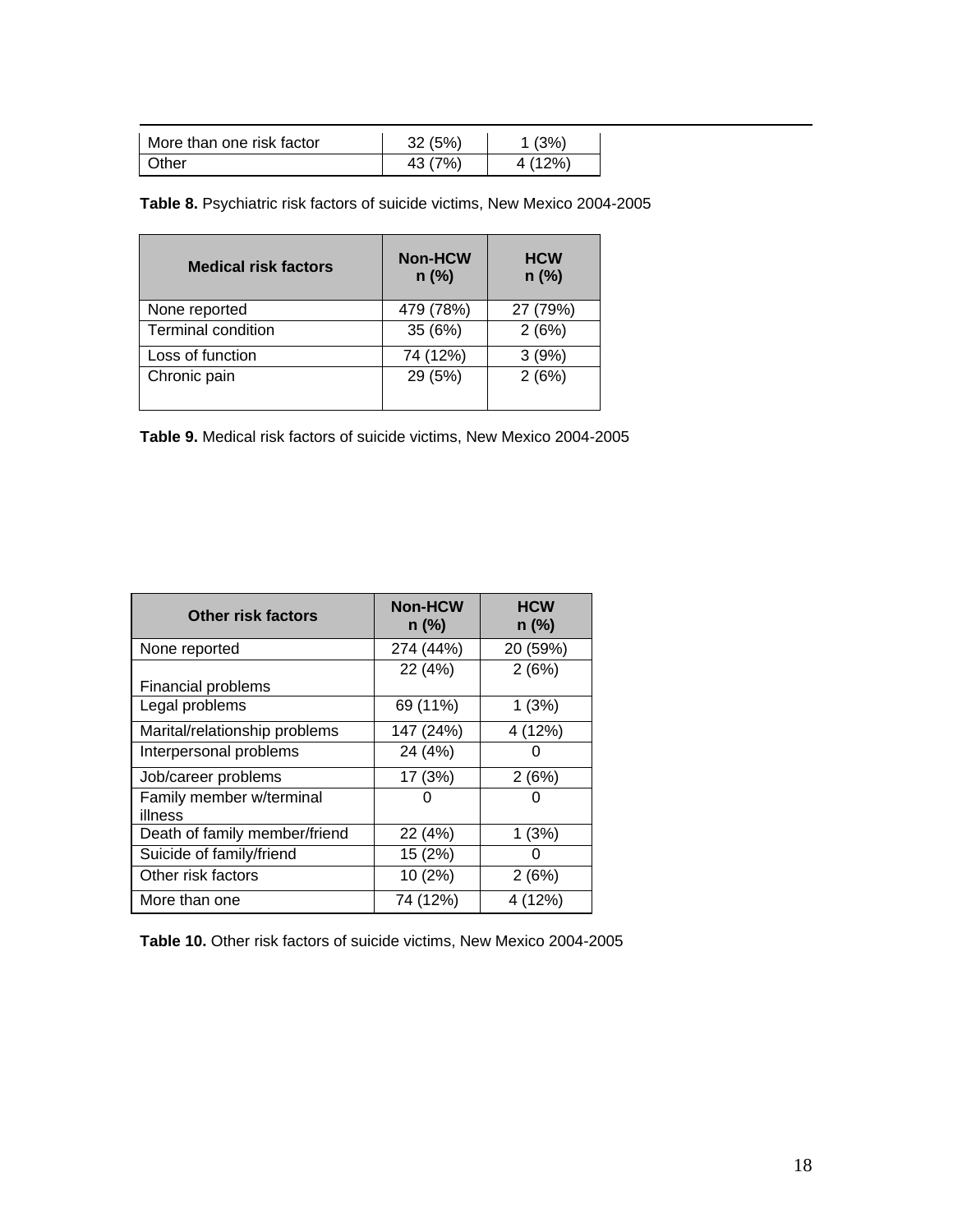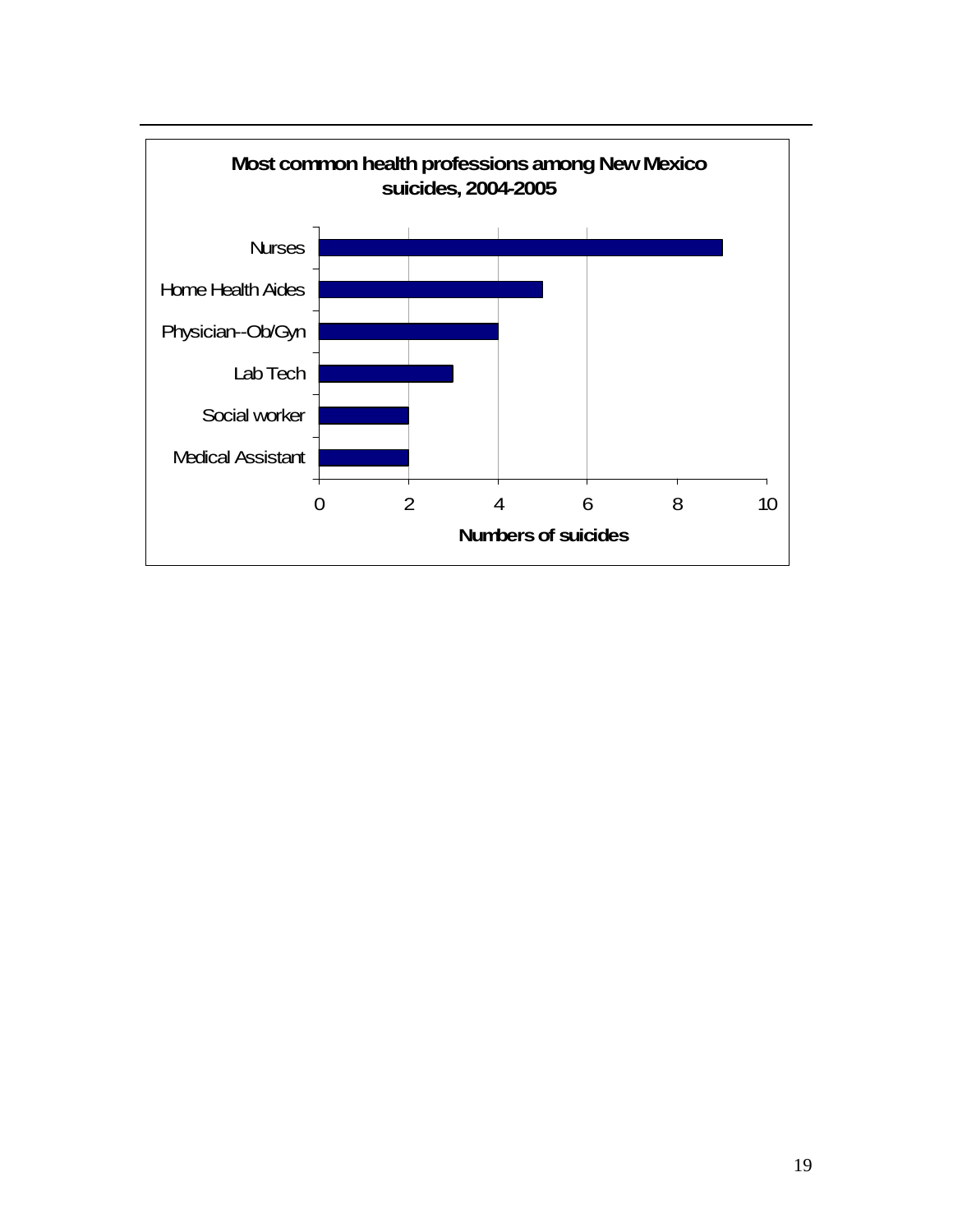### **References**

<sup>1</sup> CDC's WISQARS website "Fatal Injury Reports" and "Leading Cause of Deaths Reports": http://www.cdc.gov/ncipc/wisqars/; obtained 12 Dec 2006

 $\overline{a}$ 

2 The State Center for Health Statistics: Bureau of Vital Records and Health Statistics. *New Mexico Selected Health Statistics Annual Report:2004.* 2006; 123-127.

<sup>3</sup> Mann, JJ, Apter, A, Bertolote, J, et al. Suicide Prevention Strategies: A Systematic Review. *JAMA.*2005; 294: 2064-2074.

<sup>4</sup> Blakely, T. A., Collings, S. C., Atkinson, J. (2003). Unemployment and suicide. Evidence for a causal association? *Journal of Epidemiology and Community Health* 2003;57: 594–600.

<sup>5</sup> Center, C, Davis, M, Detre, T, et al. Confronting Depression and Suicide in Physicians: A Consensus Statement. *JAMA* 2003; 289: 3161-3166.

<sup>6</sup> Schernhammer, ES, Colditz, GA. Suicide Rates Among Physicians: A Quantitative and Gender Assessment (Meta-Analysis). *Am J Psychiatry* 2004; 161: 2295-2302.

4 SenGupta, S. Suicide in New Mexico. *New Mexico Epidemiology* 2006; 1: 1-4.

<sup>8</sup> Mahon MJ, Tobin JP, Cusack DA, Kelleher C, Malone KM. Suicide among regular-duty military personnel: a retrospective case-control study of occupation-specific risk factors for workplace suicide. *Am J Psychiatry.*2005;162:1688-1696.

 $9$  Hawton, K, Clements, A, Simkin, S, Malmberg, A. Doctors who kill themselves: a study of the methods used for suicide. *Q J Med* 2000; 93: 351-357.

10 Wilhelm, K, Kovess, V, Rios-Seidel, C, Finch, A. Work and mental health. *Soc Psychiatry Psychiatr Epidemiol* 2004; 39: 866-873.

<sup>11</sup> American Medical Association Council on Scientific Affairs. Results and implications of the AMA-APA Physician Mortality Project. *JAMA* 1987; 257: 2949-2953.

12 Boxer, P, Burnett, C, Swanson, N. Suicide and Occupation: A Review of Literature. *Journal of Occupational and Environmental Medicine* 1995; 37: 442-452.

 $13$  Hawton, K, Simkin, S, Rue, J et al. Suicide in female nurses in England and Wales. *Psychological Medicine* 2002; 32: 239-250.

14 New Mexico Office of the Medical Investigator. Annual Report 2005.

<sup>15</sup> Stark, Cameron, Bebin, A. Hopkins, P. Gibbs, D. Male Suicide and Occupation in Scotland. *Health Statistics Quarterly* 2006;29: 26.